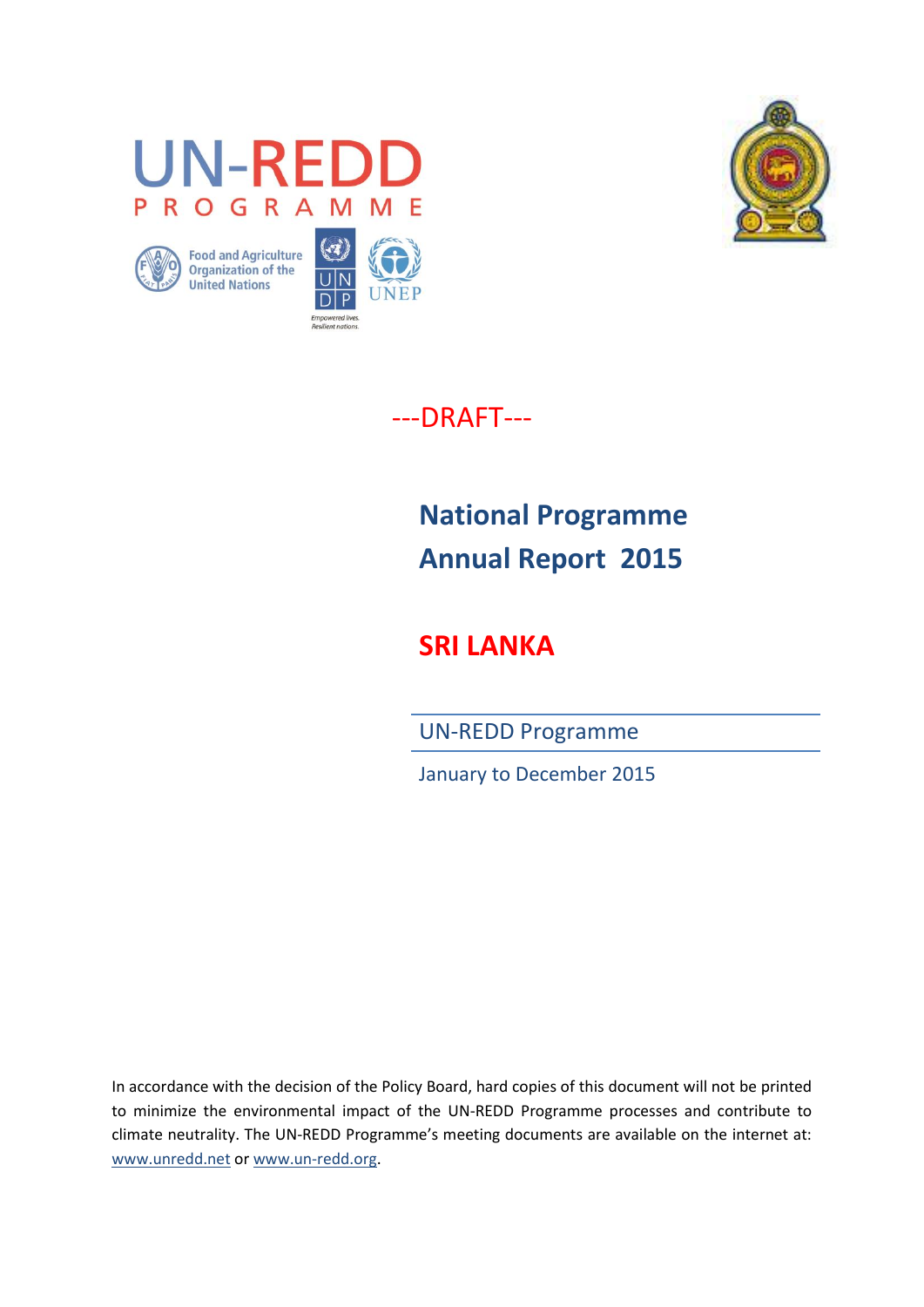# **1. Annual Report for the UN-REDD National Programmes**

The Annual Report for the National Programmes (NPs) highlights progress over the twelve month period ending 31 December (1 January-31 December). This progress is reported against the consolidated Annual Work Plan and Budget for 2015, as approved by the National Programme Steering Committee or Executive Board.

The report includes the following sections:

- 1[\) National Programme Identification;](#page-2-0)
- 2) Progress [Reporting;](#page-4-0)
- 3) Government and Non-Government Comments;
- 4[\) Results Matrix;](#page-8-0)
- 5[\) Warsaw Framework for REDD+ and Associated UNFCCC Decisions;](#page-18-0)
- 6[\) Financial Delivery;](#page-25-0)
- 7[\) Adaptive management;](#page-26-0) and
- 8[\) Targeted Support.](#page-28-0)

The lead agency for each National Programme is responsible for coordinating inputs to the Annual Reports, and for ensuring all agency and counterpart perspectives have been collected - in particular government and civil society organizations. The reports are reviewed and vetted by the agency teams, who provide quality assurance and recommendations to the national teams on articulating results and on adjustments to be made. It therefore follows an iterative process which serves to enhance the quality of the reports and enable a meaningful assessment of progress and identification of key lessons regarding knowledge exchange.

The Annual Report for the National Programmes should be submitted to the UN-REDD Programme Secretariat [\(un-redd@un-redd.org\)](mailto:un-redd@un-redd.org) as per timeline indicated below.

#### *Annual Report timeline:*

| Annual Report template sent to Country teams:    | 20 January 2016  |
|--------------------------------------------------|------------------|
| Submission of first draft of the Annual Report:  | 26 February 2016 |
| Secretariat revision sent back to Country:       | 4 March 2016     |
| <b>Submission of final Annual Report:</b>        | 11 March 2016    |
| <b>Submission of final signed Annual Report:</b> | 25 March 2016    |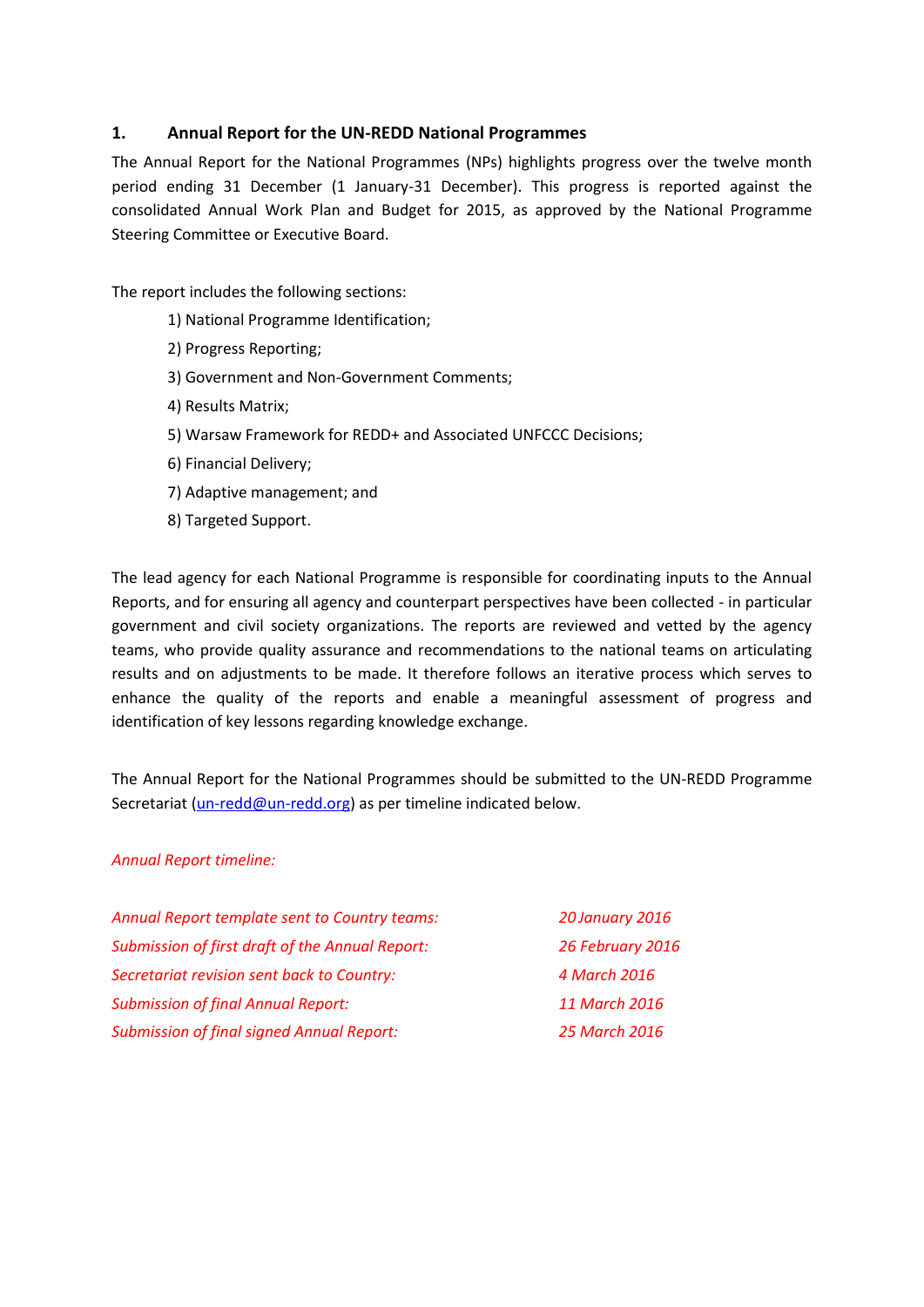# <span id="page-2-0"></span>**2. National Programme Identification**

Please identify the National Programme (NP) by completing the information requested below. The Government Counterpart and designated National Programme focal points of the Participating UN Organizations are asked to provide their electronic signatures below, prior to submission to the UN-REDD Secretariat.

| National Programme Title      | Sri Lanka UN-REDD Programme                                                                                                                                                                                                                                               |
|-------------------------------|---------------------------------------------------------------------------------------------------------------------------------------------------------------------------------------------------------------------------------------------------------------------------|
| <b>Implementing Partners1</b> | Forest Department of the Ministry of Mahaweli Development and<br>Environment (Lead implementing partner)<br>Climate Change Secretariat (CCS) of the Ministry of Mahaweli<br>Development and Environment<br>Department of Wild Life Conservation (DWLC) of the Ministry of |
|                               | Sustainable Development                                                                                                                                                                                                                                                   |
| Participating Organizations   | FAO (lead agency), UNDP, UNEP                                                                                                                                                                                                                                             |

| <b>Project Timeline</b>                                                                                                     |            |                          |            |
|-----------------------------------------------------------------------------------------------------------------------------|------------|--------------------------|------------|
| vears and 3 months<br>Original End Date <sup>2</sup><br>02.04.2016<br><b>Programme Duration</b><br>(with no-cost extension) |            |                          |            |
| NPD Signature Date                                                                                                          | 27.02.2013 | <b>No-Cost Extension</b> | Approved   |
| Date of First Fund Transfer <sup>3</sup>                                                                                    | 04.04.2013 | Current End Date         | 30.06.2017 |

| Financial Summary (USD) <sup>4</sup> |                           |                          |                                     |  |
|--------------------------------------|---------------------------|--------------------------|-------------------------------------|--|
| <b>UN Agency</b>                     | <b>Approved Programme</b> | Amount                   | <b>Cumulative Expenditures</b>      |  |
|                                      | Budget <sup>5</sup>       | Transferred <sup>6</sup> | up to 31 December 2015 <sup>7</sup> |  |
| <b>FAO</b>                           | 2,410,000                 | 2,410,000                | 1,032,977                           |  |
| <b>UNDP</b>                          | 915,000                   | 915,000                  | 568,322                             |  |
| <b>UNEP</b>                          | 413,318                   | 413,318                  | 130,979                             |  |
| Indirect Support Cost (7%)           | 256,682                   | 256,682                  | 111,110                             |  |
| Total                                | 4,000,000                 | 4,000,000                | 1,843,389                           |  |

**.** 

<sup>1</sup> Those organizations either sub-contracted by the Project Management Unit or those organizations officially identified in the National Programme Document (NPD) as responsible for implementing a defined aspect of the project. 2 The original end date as stated in the NPD.

<sup>3</sup> As reflected on the MPTF Office Gateway http://mptf.undp.org.

<sup>4</sup> The financial information reported should include indirect costs, M&E and other associated costs. The information on expenditure is unofficial. Official certified financial information is provided by the HQ of the Participating UN Organizations by 30 April and can be accessed on the MPTF Office GATEWAY [\(http://mptf.undp.org/factsheet/fund/CCF00\)](http://mptf.undp.org/factsheet/fund/CCF00).

<sup>5</sup> The total budget for the entire duration of the Programme as specified in the signed Submission Form and NPD.

<sup>6</sup> Amount transferred to the participating UN Organization from the UN-REDD Multi-Partner Trust Fund.

<sup>7</sup> The sum of commitments and disbursement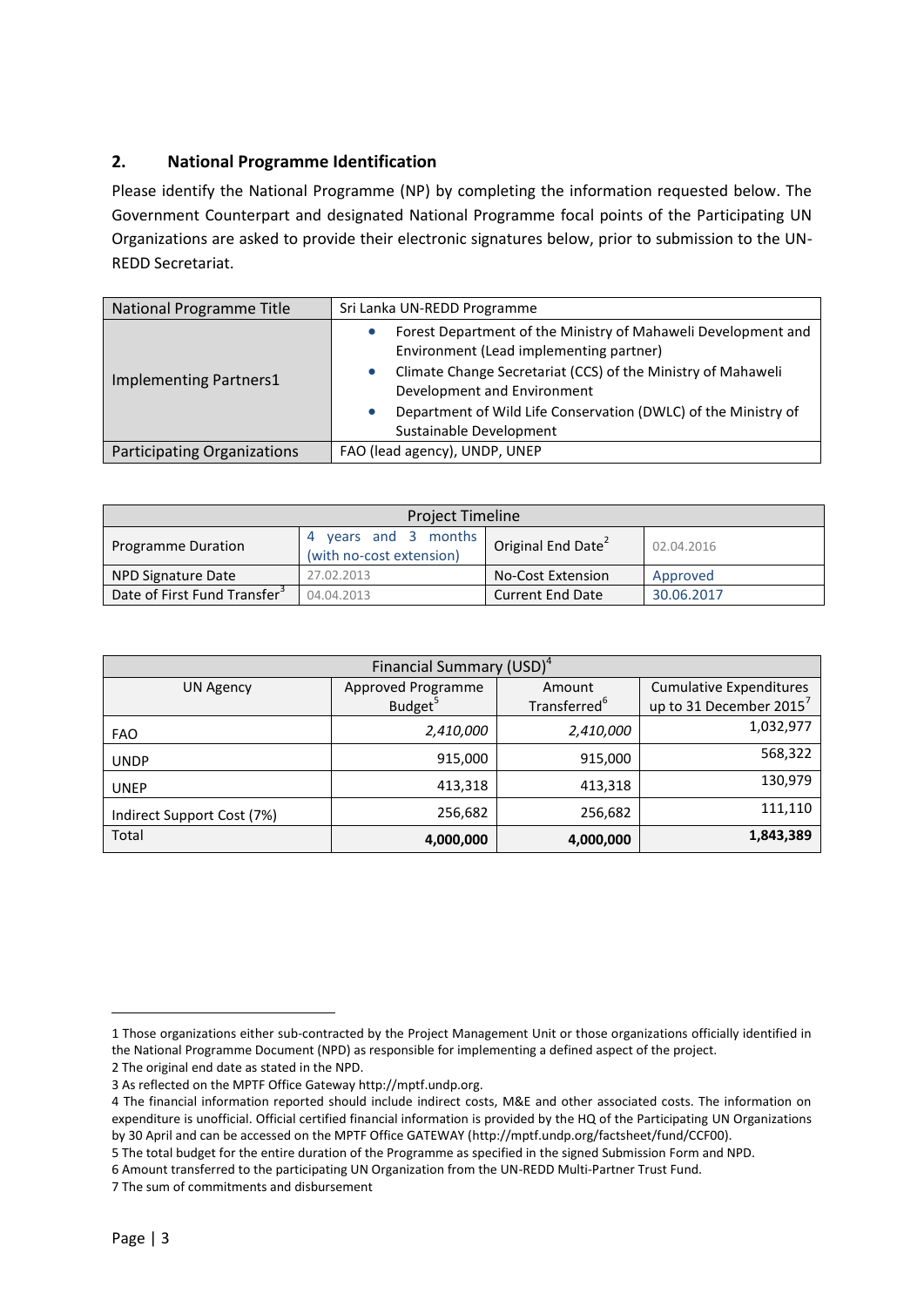| Signatures from the designated UN organizations <sup>8</sup> |             |             | Signature by the       |
|--------------------------------------------------------------|-------------|-------------|------------------------|
| <b>FAO</b>                                                   | <b>UNDP</b> | <b>UNEP</b> | Government Counterpart |
| [Signature]                                                  | [Signature] | [Signature] | [Signature]            |
| Date and Name of Signatories in Full:                        |             |             |                        |
| [Date]                                                       | [Date]      | [Date]      | [Date]                 |
| [Name]                                                       | [Name]      | [Name]      | [Name]                 |

1

<sup>8</sup> Each UN organization is to nominate one or more focal points to sign the report. Please refer to the UN-REDD Programme Planning, Monitoring and Reporting Framework document for further guidance.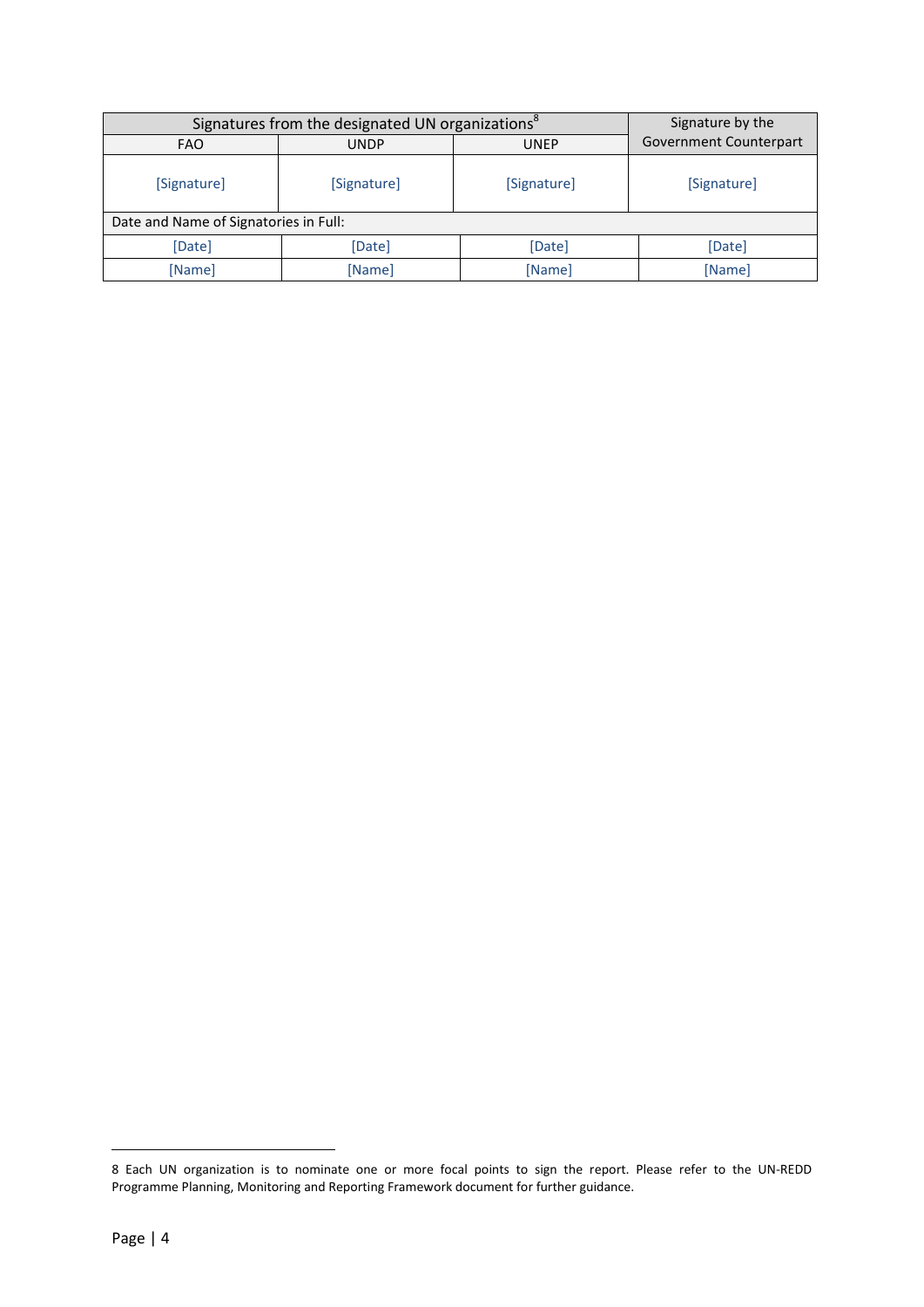# <span id="page-4-0"></span>**3. Progress Reporting**

This section aims to summarize the progress and identify key achievements of the NP during the reporting period. Additionally, the section aims to identify key challenges and solutions/ lessons that could be shared with other countries. These will be used as input to the UN-REDD consolidated annual report so please stick to the word limits.

# **3.1 Achievements**

Please provide a description of key achievements made by the NP in relation to the 4 pillars of the Warsaw Framework and how the NP has supported those. [250 words for each pillar]

# **National REDD+ Strategy or Action Plan**

A roadmap for REDD+ strategy development was formulated through which Sri Lanka's vision for REDD+ in Sri Lanka was developed with representatives of key national and sub-national stakeholder groups. Drivers of deforestation and forest degradation, identified in 2014, were analyzed to identify options for potential strategic REDD+ Policies and Measures (PAMs) for addressing the drivers. The PAMs were then prioritized through a stakeholder-defined multi-criteria process. Lessons and knowledge from this process were shared with other REDD+ countries at the  $15<sup>th</sup>$  UN-REDD Policy Board meeting in Costa Rica. A financial mechanism was designed to access and manage potential REDD+ funds from international sources. A study on funds management was completed with recommendations for designing a financial mechanism to access and manage potential REDD+ funds from external sources, which will be incorporated into the REDD+ strategy. High-level support for REDD+ was further strengthened through the dialogue with key government policy makers including the Secretary of the Ministry of Mahaweli Development and Environment (MMDE). The Secretary assured his full support in the strategy development process as a result of this dialogue. A new multistakeholder task force on national policies and strategy was formed to provide and coordinate inputs to the strategy development process.

# **Safeguards and Safeguards Information System (SIS)**

As part of the safeguards work, a study on grievance redress mechanism for REDD+ reviewed the potential PaMs to identify potential grievances. Also, through Targeted Support (TS) a study on gender mainstreaming and women's inclusion in REDD+ was conducted to make policy recommendations for greater women's inclusion in REDD+ policy processes. The results from these initial assessments will be taken into consideration when the safeguards and SiS activities commence in 2016.

#### **National Forest Reference Level**

A training session on the development of FRL was held in September 2015 with 22 participants of 11 stakeholder institutions. A FRL action plan was developed and FRL Technical Working Group (TWG) initiated. The NP is supporting the government to resolve data gaps on forest cover for years 2005 and 2015 to obtain a complete forest cover data time series (1992, 1996, 2005, 2010 and 2015) for the development of FRL. The forest cover map for 2015 is in preparation by the FD.

# **National Forest Monitoring System**

The MRV Task Force continued to meet regularly and provide guidance and support to NFMS development. Major achievements for 2015 include; development and validation of the parameters for the National Forest Inventory (NFI) and Satellite Forest Monitoring System (SLMS), trainings on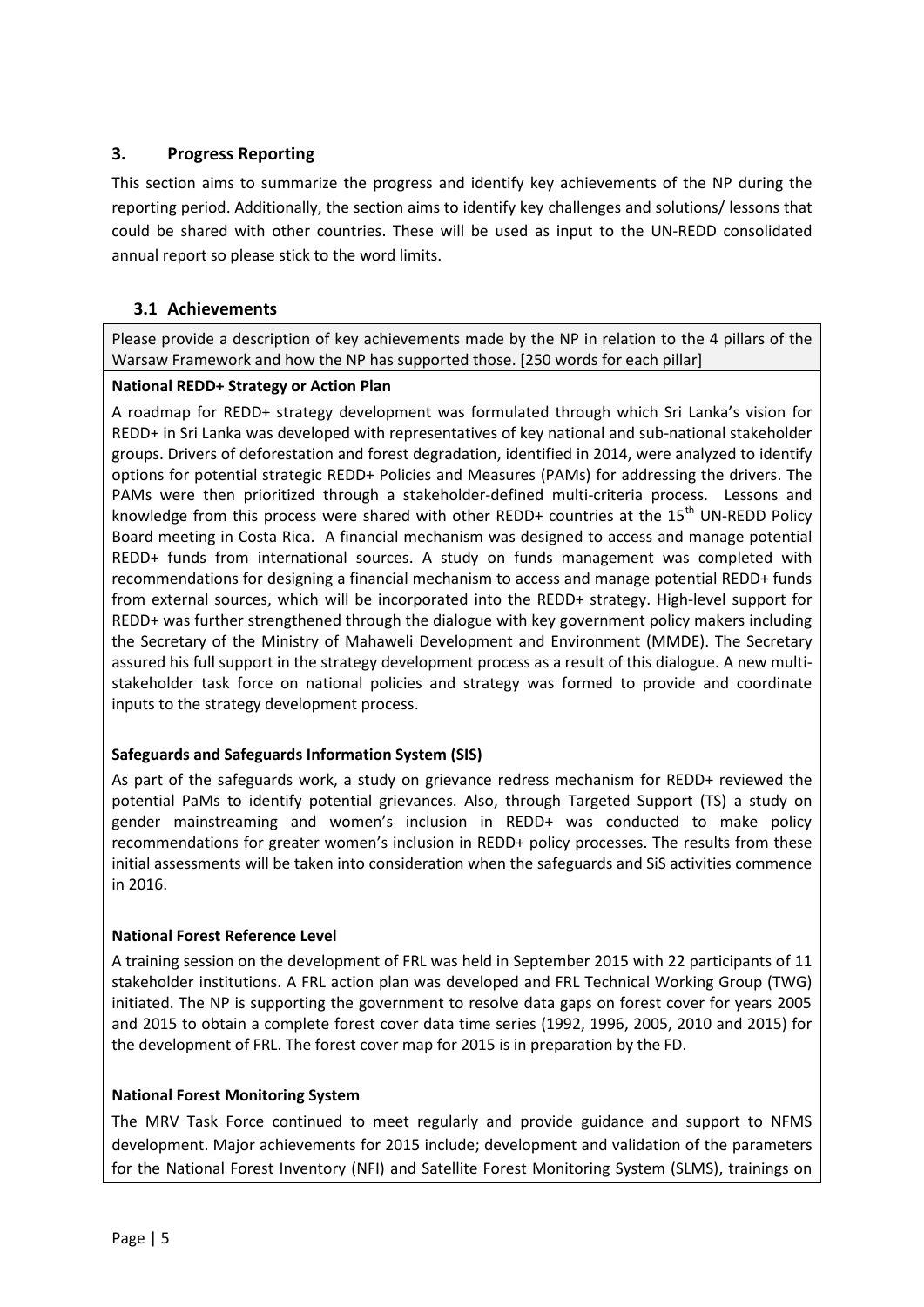the principles of NFMS, Google Earth for forest cover mapping, Land Cover Classification System (LCCS) and the update of 1985 land cover/use data to 2000 and 2010. Over 45 personnel from about 15 different institutions including government and academia benefited from these events. Other important maps like agro-ecological map, soil map, environmental protection areas, administrative boundaries (country, province and districts), rail, road, river, contour map to prepare digital elevation models were collected from departments represented on the MRV Task Force and provided to the NFMS development team in FAO HQ Rome.

Supporting the above four elements, key communications related activities included the finalization and implementation of the Communication Strategy for the Readiness stage, training government district officials on strategic communication, launch of tri-lingual website for the dissemination of knowledge related to REDD+, conducting a REDD+ national awareness campaign in newspapers including REDD+ messages and articles and utilization of social media to engage with stakeholders were highlighted. REDD+ infographics were also developed for communication products. As part of the stakeholder engagement work, eleven district-level CSO awareness sessions and two districtlevel awareness sessions for government officers, on REDD+ and climate change impacts, were conducted.

# **3.2 Challenges and solutions**

Please provide a summary of the challenges faced and solutions put in place to address them. These could be of any nature, operational, good procedure, unsuccessful process that other countries could benefit from. [150 words]

External factors have caused delays to NP implementation. In 2015 Sri Lanka held two national elections. The elections themselves and the subsequent change of government, reorganization of ministries and changes in senior government personnel have all led to delays in NP implementation.

There were difficulties finding suitably knowledgeable national personnel and consultants with the expertise needed to conduct the studies and activities under the NP. Several delays in recruitment and selection processes were experienced. Raising awareness more generally, among government and private sector stakeholders, is taking more time than initially expected, first in ensuring understanding of the concept and second relating the concept to stakeholders' work mandates. Different stakeholders often interpret REDD+ concepts in different ways, depending on their professional circumstances. The communication strategy has taken this into account. Furthermore, the NP was designed well before the inception. Some of the activities and modalities proposed in the NP have proved to be inappropriate during programme implementation, which required the technical officers to redesign some of the key concept notes.

A full-time CTA was in place from March 2015, after which implementation of NP activities has been markedly more efficient.

For these reasons, PMU requested a no-cost extension, which was endorsed by the PEB.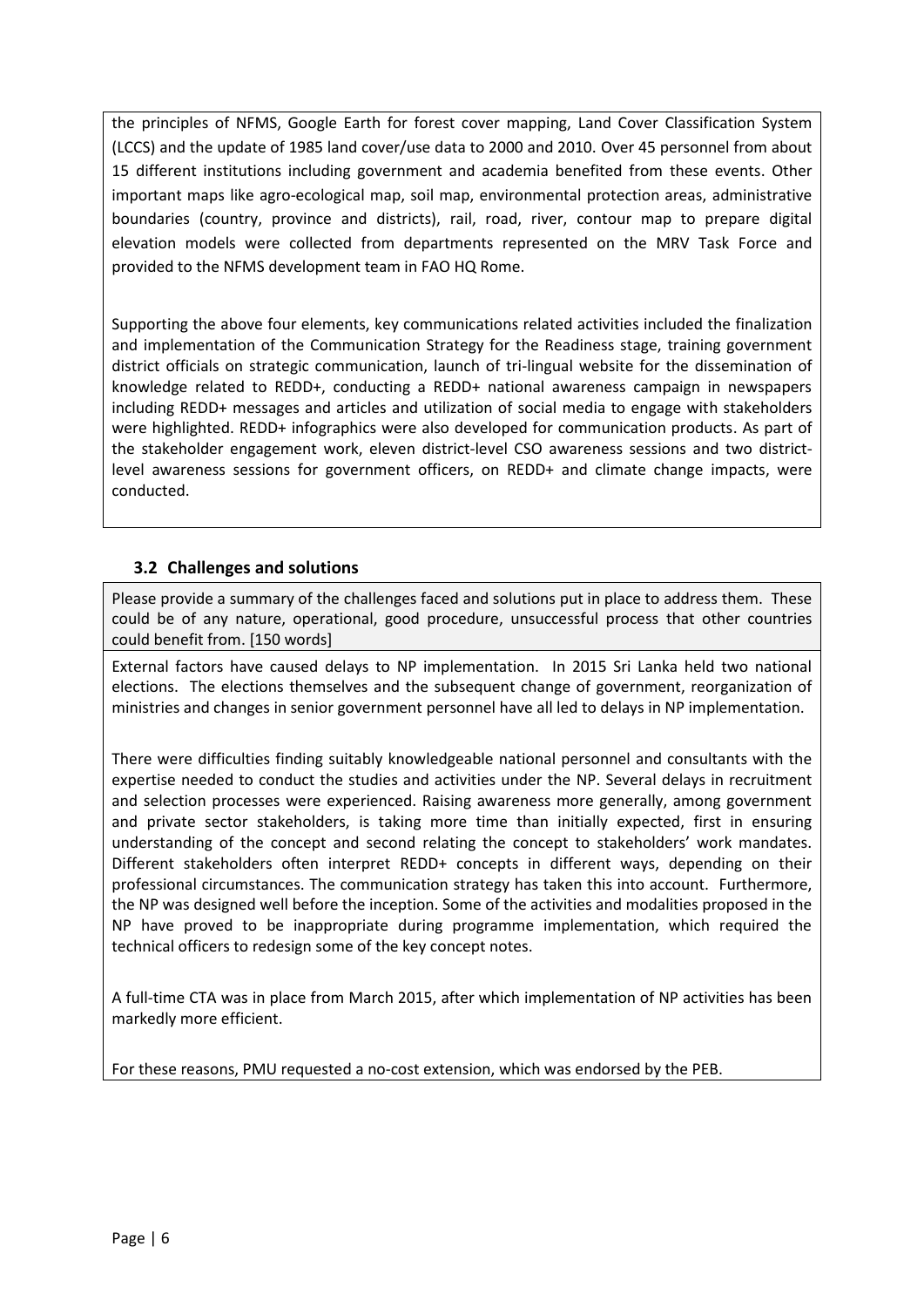# **4. Government & Non-Government Comments**

This section provides the opportunity to capture government and civil society perspectives and provide additional or complementary information.

# **4.1 Government Comments**

Government counterparts to provide their perspective and additional complementary information not included in the overall progress assessment. [500 words]

Year 2015 could be considered as a very important year for the Sri Lanka UN-REDD Programme. Outputs expected under action plans of each development agency – FAO, UNDP and UNEP were mostly achieved. Initiation of planning of National Forest Monitoring System, Forest Reference Level etc were some of the highlights to be mentioned under activities supervised by FAO. Development of REDD+ Roadmap for Sri Lanka is another commendable achievement. Considerable progress of stakeholder participation was also seen through the CSO platform, which was registered under government law and showed its progress in actively participating in a number of activities e.g. a study on non-carbon benefits of forests. Establishment of the Academics and Researchers Forum was also to be highlighted as they have showed a keen interest on certain activities that are of scientific interest. The Policies and Measures Task Force was also established during the reporting year. The communication component, which was significantly delayed, was reactivated and is functioning well. The Communication Task Force has met several times and provided necessary directions for an effective communication programme.

The guidance and directions received from regional experts were also to be appreciated. A good relationship and mutual understanding between the regional team and the national team was noticed. International and national consultants also have performed their duties satisfactorily.

The guidance received from the Chief Technical Adviser has immensely contributed to the success and quality assurance the implementation of the NP. Having the CTA on board throughout the year was a good decision. The MRV experts and adviser attached to the PMU have equally shown their competence in performing their duties as usual.

PMU staff, led by the Programme Manager and his supporting staff, have provided a commendable service for the success of the NP. The efforts made by them for the smooth functioning of the programme in both technical and administrative functions, including finance, are worth a special mention.

As a whole, it is pleasing to note that the programme is progressing well as expected.

# **4.2 Non-Government Comments**

Civil society stakeholders to provide their perspective and additional complementary information (Please request a summary from existing stakeholder committees or platforms). [500 words]

The CSO REDD+ platform was initiated in 2014 with the presence of approximately 40 CSOs concerned on environment and similar interests. An Indigenous people's forum was also established during the same time. This network initially started as a stakeholder group of the UN-REDD related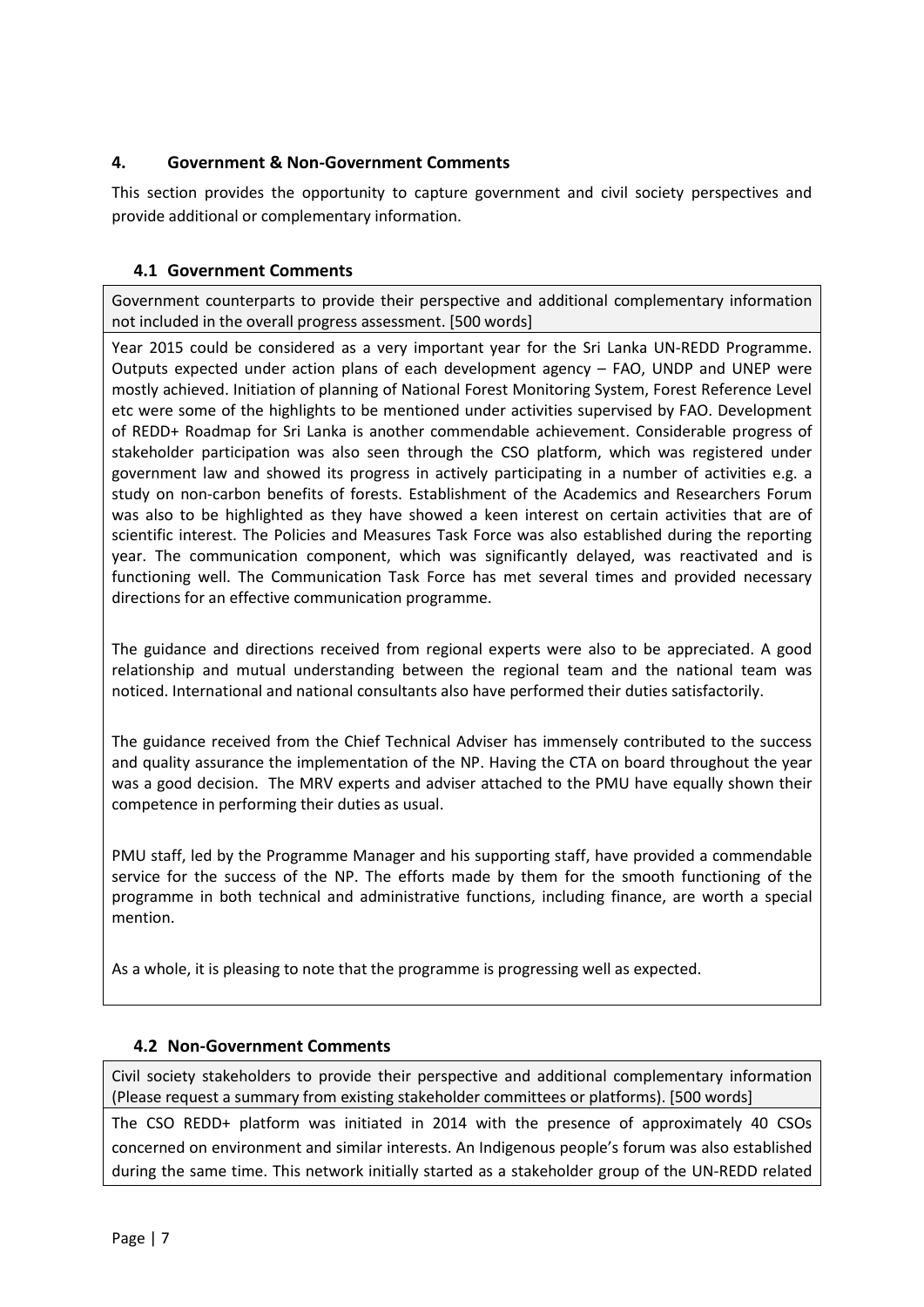discussions. Some of the CSO members have been trained on gender, landscape planning, and also got the opportunity to join the REDD+ academy in Indonesia in 2014. CSO network members organized several workshops in their localities together with the Forest Officers in respective areas. They also designed future regional level plans for promoting joint activities.

SLCFAN was registered under the Companies Act in 2015 with the registration number G/A 3101 as a guarantee limited and with the name **SRI LANKA CLIMATE AND FOREST ACTION NETWORK (SLCFAN)**. The Board of Directors is made up of the appointed convening committee members of the CSO REDD+ platform during the AGM 2015. It was agreed to provide the SLCFAN membership to the members of the CSO Platform who have been registered by the 30<sup>th</sup> June 2015 on a nominal fee and then to dissolve the CSO Platform.

SLCFAN successfully bid for the Non Carbon Benefit study under the NP. The consultancy team has already started working with the SLCFAN member groups to gather relevant information. The Research and Academic Forum was established under the NP to support the consultancy team with technical guidance where necessary.

At the Convening Committee meeting held on  $23<sup>rd</sup>$  October 2015, it was agreed to organize a workshop for CSO members (including all CBR+ project grantees and knowledge management and capacity development teams) on important principles of REDD+ in November 2015. An awareness session was held on 5<sup>th</sup> December 2015 at Sri Lanka Institute of Development Administration (SLIDA). In addition, CSO members actively participated in the first consultative session for the roadmap development, PAMs listing, prioritization and selection process, consultative session for grievance redress mechanism, fund management structures and also on the PLR review.

A work plan for 2015/16 for the SLCFAN was developed and has already been forwarded to the PMU for possible funding in 2016. This work plan includes the proposals made by the member groups as well as some of the planned activities under the NP through the CSO Platform. A list-serve for the SLCFAN was established in July 2015 [slcfan@googlegroups.com.](mailto:slcfan@googlegroups.com) However, there is very little communication taken place via this list-serve.

Hemantha Withanage Executive Director Centre for Environmental Justice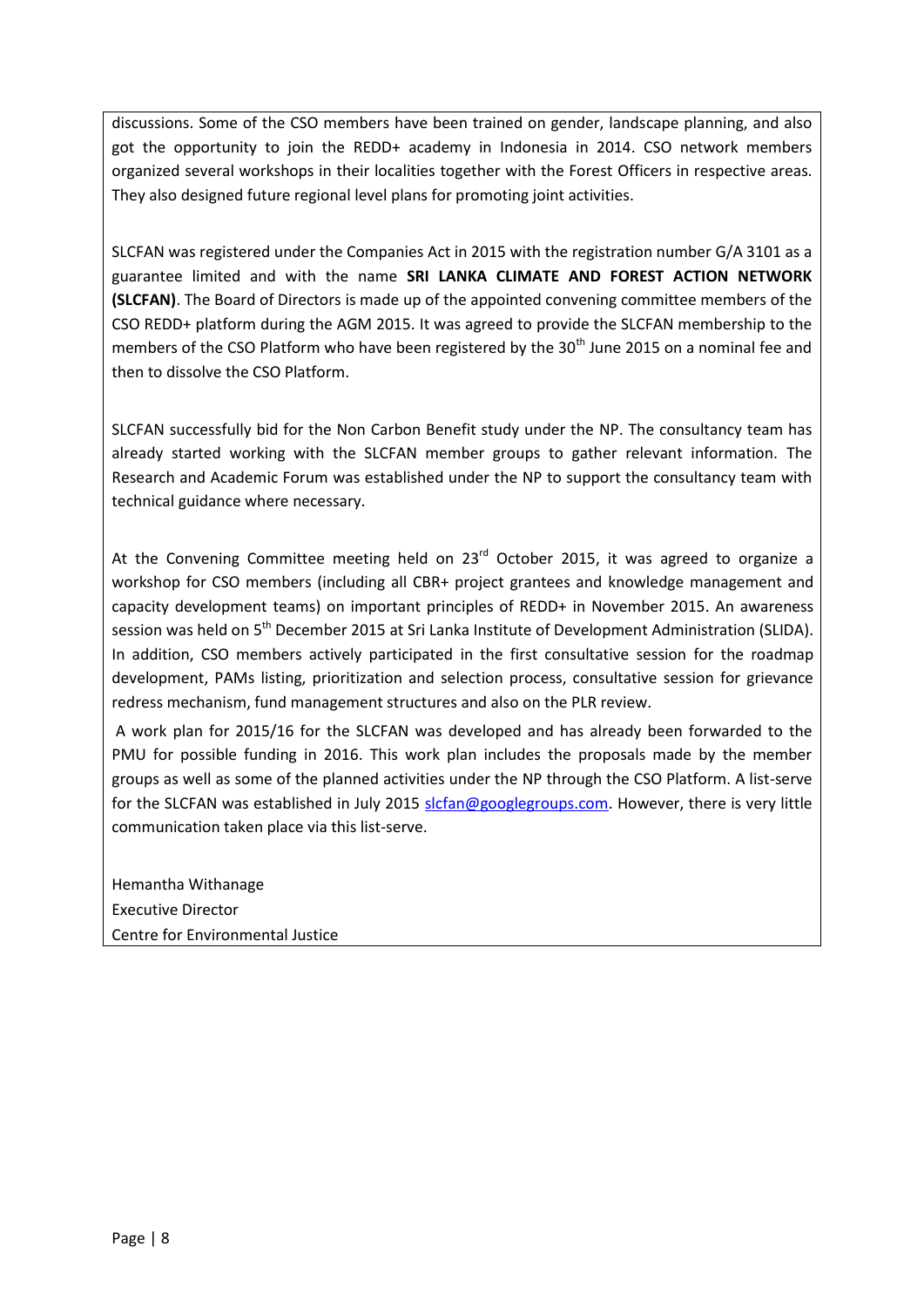#### **5. Results Matrix**

The results matrix aims to measure progress made in the reporting year against annual targets for outputs indicated in the annual work plan for the year. If the log frame has been amended following a mid-term review, this should be mentioned above the output table. For this section please provide:

- For each outcome, please provide the outcome title. The intention is to report whether the programme is on track towards meeting its target, not to assess if target has been met. Based on the previous annual report, please tick the box below each outcome and provide a short summary of progress made. If the country has not yet produced an annual report, do not tick any box.
- For each output, please provide the output title and a summary of the progress towards achieving the specific output. Please list each performance indicator, the associated baseline and expected annual target for the output for this reporting year and a short narrative indicating progress against this annual target or deviation from plans.

Please repeat this for all outcomes and outputs of the NP results framework.

| Outcome 1: National Consensus Reached on the National REDD+ Programme                                                                                          |  |                                     |                                     |
|----------------------------------------------------------------------------------------------------------------------------------------------------------------|--|-------------------------------------|-------------------------------------|
| $\boxtimes$ On track to achieving this outcome;<br>$\Box$ Expected significant delays<br>$\Box$ Outcome Achieved;<br>$\Box$ Expected minor delays              |  |                                     |                                     |
|                                                                                                                                                                |  | $\Box$ Corrective measures in place | $\Box$ Corrective measures in place |
| Progress towards Outcome: National consensus reached on the REDD+ Roadmap. The institutional arrangements for the Readiness phase and the REDD+ implementation |  |                                     |                                     |
| phase has been agreed and endorsed by the stakeholders.                                                                                                        |  |                                     |                                     |

<span id="page-8-0"></span>

|                                                                                                             | Output 1.1: Broad-based, multi-stakeholder national REDD+ advisory group established |                                                                                                                                                                                                                           |                                                                                                                                                                                                                                                                                                                                  |  |
|-------------------------------------------------------------------------------------------------------------|--------------------------------------------------------------------------------------|---------------------------------------------------------------------------------------------------------------------------------------------------------------------------------------------------------------------------|----------------------------------------------------------------------------------------------------------------------------------------------------------------------------------------------------------------------------------------------------------------------------------------------------------------------------------|--|
| <b>Output Indicators</b>                                                                                    | <b>Baseline</b>                                                                      | <b>Annual Target</b>                                                                                                                                                                                                      | <b>Progress Against Target</b>                                                                                                                                                                                                                                                                                                   |  |
| Number of state and non-state entities<br>actively supporting and contributing to<br><b>REDD+ Readiness</b> | No agreed consensus on national<br>REDD+ management arrangements                     | New structures for the institutional<br>arrangements in place<br>4 PEB meetings (quarterly) conducted<br>All key stakeholders are fully engaged in<br>the REDD+ road map and the national<br>strategy development process | The TOR for REDD+ Advisory &<br>Coordination Board (RACB) has been<br>endorsed by the 8 <sup>th</sup> Programme<br>Executive Board; Its membership<br>identified and agreed. Roadmap<br>endorsed by the Stakeholders paving the<br>path for the REDD+ strategy<br>development. 2 PEB meetings were<br>conducted during the year. |  |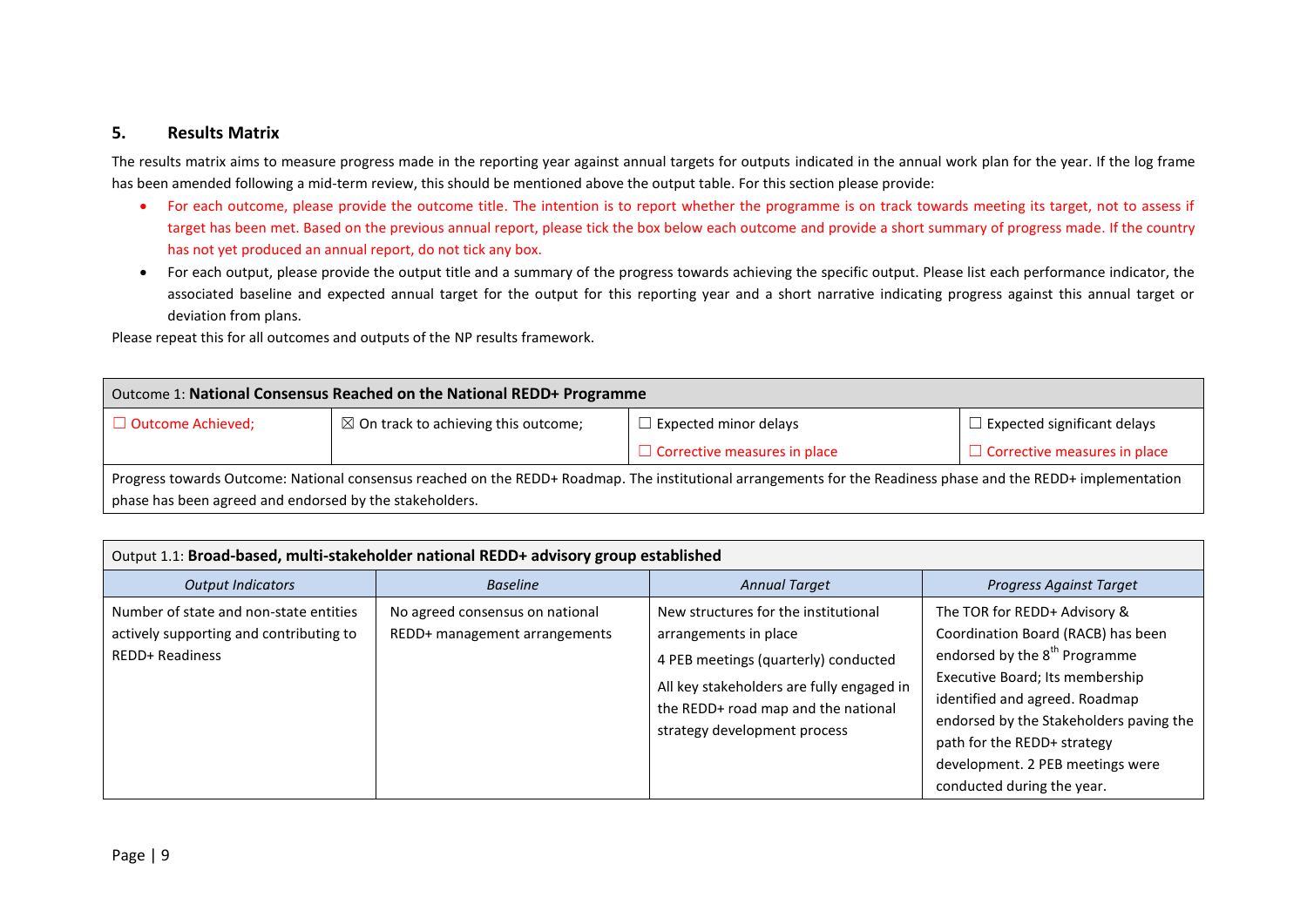Progress towards Output: The state & non-state entities fully engaged in the REDD+ readiness activities. These entities include 25 state entities, CSO platform members (65), IP forum (36 representing six clans), private sector (two leading Chambers of Commerce in Sri Lanka representing various sectors in trade, business and commerce, Plantation Companies), academics and professionals. They were involved and actively contributed towards reaching national consensus on recommendations & findings of various REDD+ readiness phase studies. The completed assignments during the year include studies on REDD+ grievance redress mechanism, PAMs prioritization, design of REDD+ fund management mechanism, gender considerations (through TS) and the REDD+ Roadmap.

Output 1.2: **National legal, procedural, institutional and capacity needs arrangements for sectors relevant for REDD+ reviewed (i.e., agriculture, forestry and other land uses)**

| <b>Output Indicators</b>                                                                          | <b>Baseline</b>                                                                                                                                                                                                                                                                  | <b>Annual Target</b>    | <b>Progress Against Target</b> |
|---------------------------------------------------------------------------------------------------|----------------------------------------------------------------------------------------------------------------------------------------------------------------------------------------------------------------------------------------------------------------------------------|-------------------------|--------------------------------|
| Strategic directions available for<br>effective implementation of REDD+<br>Programme in Sri Lanka | Limited capacity and gaps in<br>implementing National REDD+<br>Readiness programme<br>Work initiated in R-PP preparation<br>Key guiding policies/programmes such<br>as Haritha Lanka Programme, legal<br>documents available for review.<br>Set of national guidelines for REDD+ | N/A (already completed) | N/A (already completed)        |
| Progress towards Output: N/A (already completed)                                                  | programme management not available.                                                                                                                                                                                                                                              |                         |                                |

| Output 1.3: National REDD+ Roadmap prepared                                                                                                                                                                                          |                 |                                                                                         |                                                           |
|--------------------------------------------------------------------------------------------------------------------------------------------------------------------------------------------------------------------------------------|-----------------|-----------------------------------------------------------------------------------------|-----------------------------------------------------------|
| <b>Output Indicators</b>                                                                                                                                                                                                             | <b>Baseline</b> | <b>Annual Target</b>                                                                    | <b>Progress Against Target</b>                            |
| A well- structured REDD+ Roadmap<br>agreed by all relevant stakeholders;                                                                                                                                                             | No roadmap      | The Roadmap officially adopted and<br>readiness<br>further REDD+<br>guiding<br>process. | The Roadmap was formally endorsed by<br>the stakeholders. |
| Progress towards Output: After a series of consultative sessions during the year a REDD+ vision, Roadmap and links to the completed, ongoing and proposed studies/<br>assessments were articulated and endorsed by the stakeholders. |                 |                                                                                         |                                                           |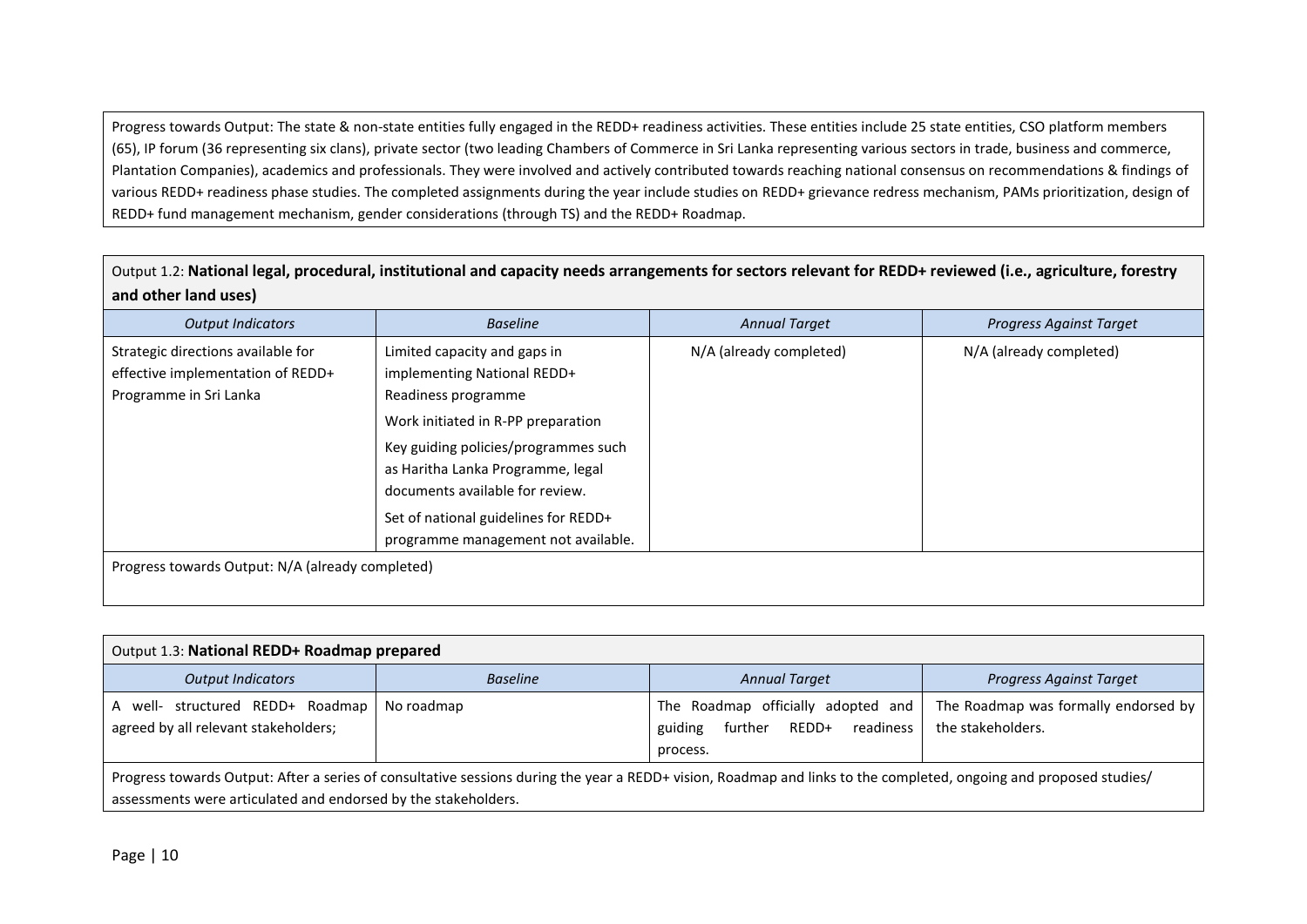| Outcome 2: Management Arrangements contributing to the National REDD+ Process                                                                                    |                                                 |                                     |                                     |
|------------------------------------------------------------------------------------------------------------------------------------------------------------------|-------------------------------------------------|-------------------------------------|-------------------------------------|
| $\Box$ Outcome Achieved;                                                                                                                                         | $\boxtimes$ On track to achieving this outcome; | <b>Expected minor delays</b>        | $\Box$ Expected significant delays  |
|                                                                                                                                                                  |                                                 | $\Box$ Corrective measures in place | $\Box$ Corrective measures in place |
| Progress towards Outcome: PMU continued to support the implementation of the NP activities with the assistance of the NPD, PEB members, TF members and other key |                                                 |                                     |                                     |
| stakeholder audiences.                                                                                                                                           |                                                 |                                     |                                     |

| Output 2.1: UN-REDD Programme implementation arrangements established                                                                                                                                                                                                                                                             |                                              |                                                                                                                                                                                   |                                                                                                                                                                                                                                   |
|-----------------------------------------------------------------------------------------------------------------------------------------------------------------------------------------------------------------------------------------------------------------------------------------------------------------------------------|----------------------------------------------|-----------------------------------------------------------------------------------------------------------------------------------------------------------------------------------|-----------------------------------------------------------------------------------------------------------------------------------------------------------------------------------------------------------------------------------|
| <b>Output Indicators</b>                                                                                                                                                                                                                                                                                                          | <b>Baseline</b>                              | <b>Annual Target</b>                                                                                                                                                              | <b>Progress Against Target</b>                                                                                                                                                                                                    |
| Level of PMU staffing, and participation<br>status of TFs and TWGs<br>% of annual targets of the programme<br>met<br>Number of multi-stakeholder<br>meetings/workshops held for<br>coordination and capacity building                                                                                                             | No PMU, TFs, TWGs or stakeholder<br>networks | Within 18 months, three specific TFs<br>and TWGs are established and fully<br>operational<br>Two meetings/workshops for<br>coordination and capacity building are<br>held monthly | Activities of the TF on MRV continued<br>2 new TFs; Research and<br>Communications established.<br>A number of multi-stakeholder<br>meetings, workshops and training<br>programmes held for coordination and<br>capacity building |
| Progress towards Output: PMU is in full operation. Two PEB meetings were conducted. Two new TFs - on research and communications - were established. Over 20<br>meetings, capacity building events and consultative workshops were organized in relation to various activities in the NP including on REDD+ vision, roadmap, PaMs |                                              |                                                                                                                                                                                   |                                                                                                                                                                                                                                   |

prioritization, REDD+ fund options and grievance redress mechanism for REDD+.

| Output 2.2: Capacity Building Action Plan developed for REDD+ (linked to Output 1.2) |                                   |                                 |                                         |
|--------------------------------------------------------------------------------------|-----------------------------------|---------------------------------|-----------------------------------------|
| <b>Output Indicators</b>                                                             | <b>Baseline</b>                   | <b>Annual Target</b>            | Progress Against Target                 |
| A REDD + management structure,                                                       | Capacity assessment not available | A REDD+ management structure,   | This has been shifted to 2016 until the |
| institutional arrangements and required                                              |                                   | institutional arrangements and  | relevant institutional arrangements     |
| competencies for institutions (output                                                |                                   | required competencies are       | required for national REDD+             |
| 1.2) approved by RPMCC                                                               |                                   | identified under output 1.2 and | implementation have been identified.    |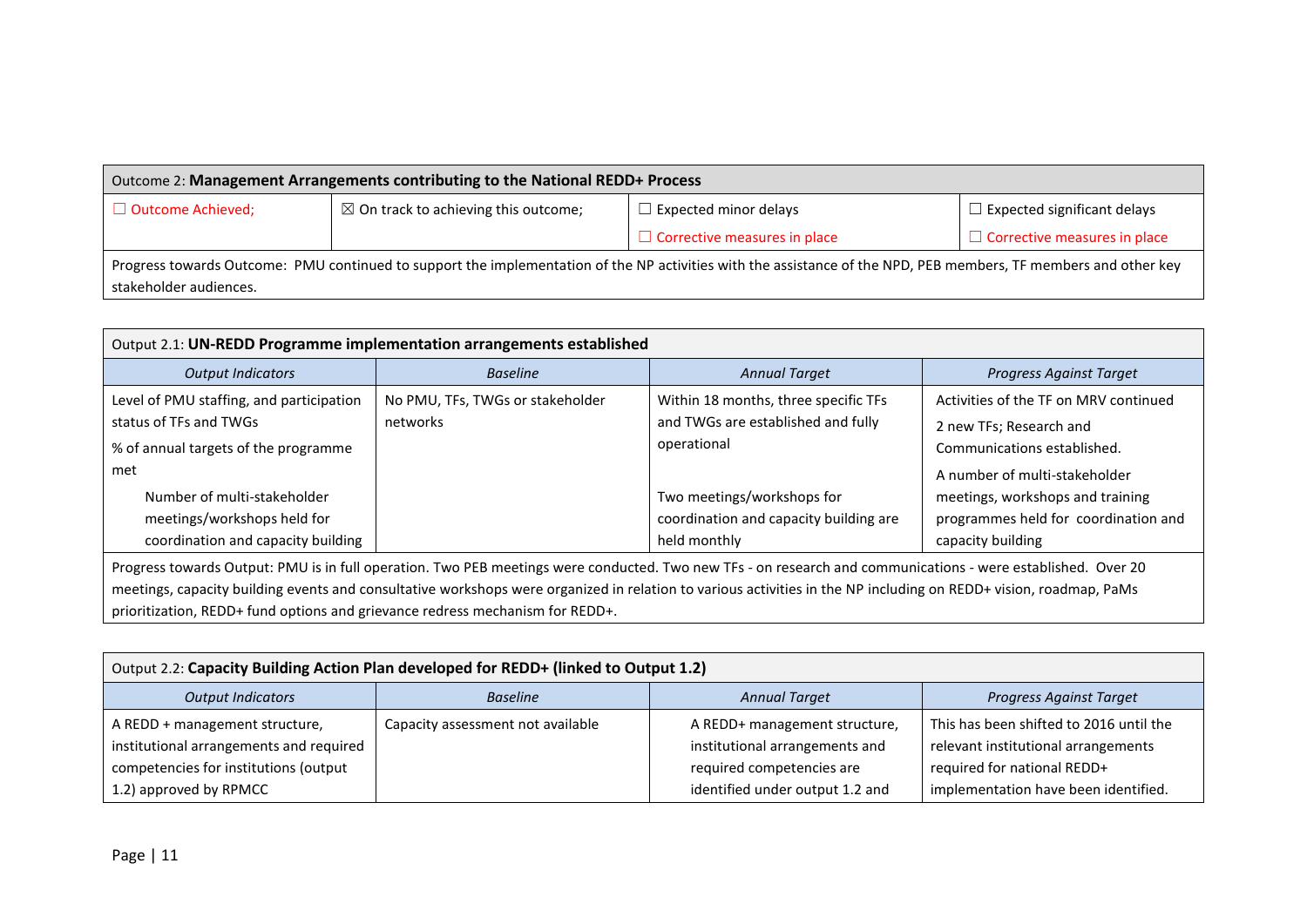|                              | the CBNA completed |  |
|------------------------------|--------------------|--|
| Progress towards Output: N/A |                    |  |
|                              |                    |  |

| <b>Outcome 3: Improved Stakeholder Awareness and Effective Engagement</b>                                                                                            |                                                                                                                                                            |                                     |                                     |  |  |  |
|----------------------------------------------------------------------------------------------------------------------------------------------------------------------|------------------------------------------------------------------------------------------------------------------------------------------------------------|-------------------------------------|-------------------------------------|--|--|--|
| □ Outcome Achieved;                                                                                                                                                  | $\boxtimes$ On track to achieving this outcome;                                                                                                            | $\Box$ Expected minor delays        | $\Box$ Expected significant delays  |  |  |  |
|                                                                                                                                                                      |                                                                                                                                                            | $\Box$ Corrective measures in place | $\Box$ Corrective measures in place |  |  |  |
|                                                                                                                                                                      | Progress towards Outcome: The Programme adjusted the communication strategy based on the progress and priorities of stakeholder engagement and implemented |                                     |                                     |  |  |  |
| strategic communication and consultation plans for different stakeholder groups. The government's commitment to REDD+, as the key target stakeholder group, was      |                                                                                                                                                            |                                     |                                     |  |  |  |
| evidenced with the active participation and the leadership of the Ministry of Mahaweli Development and Environment (MMDE) in the PEB and the TF on National Policies |                                                                                                                                                            |                                     |                                     |  |  |  |
| and Strategies. The incorporation of REDD+ in the MMDE's 'Vision for Sri Lanka - towards a blue-green era' was a good example of this commitment. Awareness raising  |                                                                                                                                                            |                                     |                                     |  |  |  |

activities involved stakeholders at the district level. A number of articles on REDD+ were published in national newspapers along with original infographics. REDD+ was also presented to the private sector as a means of contributing to the national agenda in relation to the increase of forest coverage. The Communication Task Force was established to ensure the engagement of stakeholders and provide strategic direction in terms of communication. In addition, the CSO platform is now recognized as a registered legal entity, which has ensured that civil society is actively engaged in driving REDD+ in Sri Lanka. The partnership with IUCN has made significant impacts on delivery and assisted the Forest Department in various aspects of communication activities, including the launch of a green economy work plan on communication, which aims to develop materials targeting different stakeholders on the contribution of forests and REDD+ in Sri Lanka.

| Output 3.1: Strategic communication and consultation plan prepared                                                                                                                                                                                                                                                                                                                                                                                                                         |                                                                                       |                                                                                                                                       |                                                                                                                                            |  |  |  |
|--------------------------------------------------------------------------------------------------------------------------------------------------------------------------------------------------------------------------------------------------------------------------------------------------------------------------------------------------------------------------------------------------------------------------------------------------------------------------------------------|---------------------------------------------------------------------------------------|---------------------------------------------------------------------------------------------------------------------------------------|--------------------------------------------------------------------------------------------------------------------------------------------|--|--|--|
| <b>Output Indicators</b>                                                                                                                                                                                                                                                                                                                                                                                                                                                                   | <b>Baseline</b>                                                                       | <b>Annual Target</b>                                                                                                                  | <b>Progress Against Target</b>                                                                                                             |  |  |  |
| Well-structured work plans for<br><b>Communications Network and activities</b><br>based on the Communication Strategy<br>and adjusted to national circumstances                                                                                                                                                                                                                                                                                                                            | Not REDD+ specific but some<br>communication materials and processes<br>are available | Key state and non-state stakeholders<br>are fully aware of REDD+ and able to<br>contribute to national REDD+ processes<br>effectively | Key stakeholders have been consulted<br>during the year, and therefore are aware<br>of REDD+ and its potential benefits to the<br>country. |  |  |  |
| Progress towards Output: Communication Strategy developed and being implemented. One national-level awareness campaign was completed followed by district-level<br>events. A Communication Task Force was formed. The communication strategy was adjusted to align with national priorities. Two briefings/workshops were held for<br>journalists and articles were subsequently published. Five infographics depicting REDD+ activities were created and used for communication purposes. |                                                                                       |                                                                                                                                       |                                                                                                                                            |  |  |  |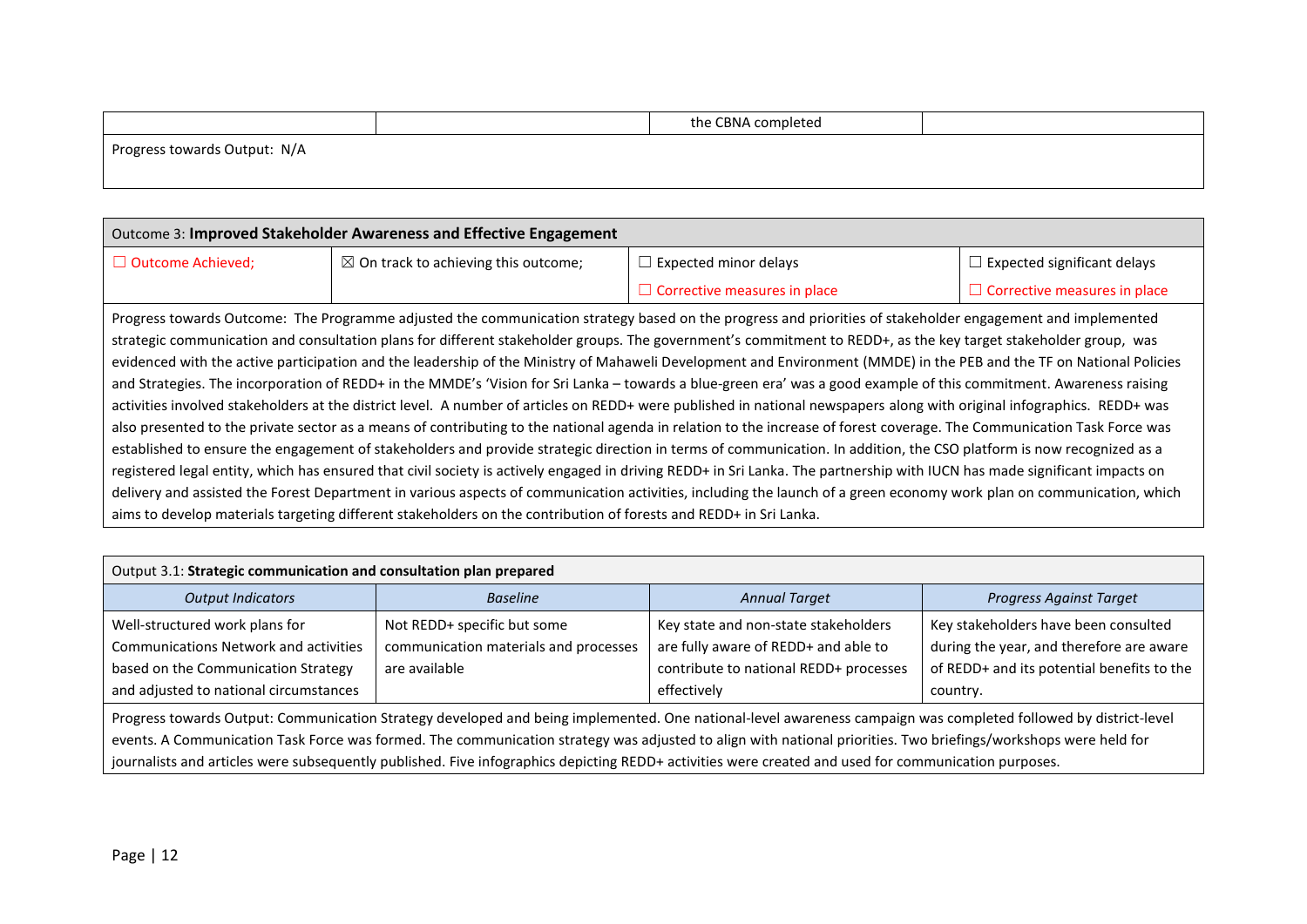| Output 3.2: Stakeholder engagement in REDD+ readiness process enhanced (incl. FPIC, the private sector engagement)                                                                                                                                                                                                                                                                                                                                                                                                                                                                                                                                                                                                                                                                                                                                                                                                                                                                                                 |                                                              |                                                                                                                                                                                |                                                                                                                                              |  |  |  |
|--------------------------------------------------------------------------------------------------------------------------------------------------------------------------------------------------------------------------------------------------------------------------------------------------------------------------------------------------------------------------------------------------------------------------------------------------------------------------------------------------------------------------------------------------------------------------------------------------------------------------------------------------------------------------------------------------------------------------------------------------------------------------------------------------------------------------------------------------------------------------------------------------------------------------------------------------------------------------------------------------------------------|--------------------------------------------------------------|--------------------------------------------------------------------------------------------------------------------------------------------------------------------------------|----------------------------------------------------------------------------------------------------------------------------------------------|--|--|--|
| <b>Output Indicators</b>                                                                                                                                                                                                                                                                                                                                                                                                                                                                                                                                                                                                                                                                                                                                                                                                                                                                                                                                                                                           | <b>Baseline</b>                                              | <b>Annual Target</b>                                                                                                                                                           | <b>Progress Against Target</b>                                                                                                               |  |  |  |
| Number and types of stakeholders<br>meaningfully engaging in REDD+<br>readiness;                                                                                                                                                                                                                                                                                                                                                                                                                                                                                                                                                                                                                                                                                                                                                                                                                                                                                                                                   | Majority of stakeholders are not aware<br>of REDD+ readiness | One hundred key state and non-state<br>stakeholder groups including IPs and<br>forest dependent communities are<br>aware of REDD+ and engaged in REDD+<br>Readiness activities | Both state & non state sector (IPs, CSOs,<br>Private & professionals) stakeholders are<br>fully engaged in REDD+ readiness<br>consultations. |  |  |  |
| Progress towards Output: All national-level state entities including key Ministries and Departments are actively contributing to REDD+ readiness. Through their constructive<br>feedback, members of the CSO Platform, the IP forum, the private sector and the academic and professional forum also contributed towards enrichment of the REDD+<br>readiness work. Recommendations from the private sector engagement plan, completed in 2014, and the proposal for grievance redress mechanisms for REDD+ will be<br>mainstreamed into the development of the national REDD+ strategy. Similarly, results from the upcoming study on non-carbon benefit of indigenous and non-indigenous<br>forest dependent communities by the CSO Platform will also be considered and adapted to the strategy. Eleven district-level awareness raising events for CSOs and two<br>sessions for government agencies were conducted and included discussions on district-level drivers of deforestation and forest degradation. |                                                              |                                                                                                                                                                                |                                                                                                                                              |  |  |  |

| Outcome 4: National REDD+ Strategy and Implementation Framework                                                                                                          |                                                 |                                                                                                                                                                       |                                     |  |  |  |
|--------------------------------------------------------------------------------------------------------------------------------------------------------------------------|-------------------------------------------------|-----------------------------------------------------------------------------------------------------------------------------------------------------------------------|-------------------------------------|--|--|--|
| □ Outcome Achieved;                                                                                                                                                      | $\boxtimes$ On track to achieving this outcome; | $\Box$ Expected minor delays                                                                                                                                          | $\Box$ Expected significant delays  |  |  |  |
|                                                                                                                                                                          |                                                 | $\Box$ Corrective measures in place                                                                                                                                   | $\Box$ Corrective measures in place |  |  |  |
|                                                                                                                                                                          |                                                 | Progress towards Outcome: Several components of the Implementation framework is in place with the identification of responsible agencies. The National REDD+ Strategy |                                     |  |  |  |
| focus areas identified. Potential PAMs were prioritized and are being compared against the existing Policies, Laws and Regulations (PLRs) for further assessment; a fund |                                                 |                                                                                                                                                                       |                                     |  |  |  |
| management mechanism for accessing and managing REDD+ funding from international sources was proposed. The Roadmap provides the national vision and a structural         |                                                 |                                                                                                                                                                       |                                     |  |  |  |
| framework for the Strategy.                                                                                                                                              |                                                 |                                                                                                                                                                       |                                     |  |  |  |

| Output 4.1: Drivers of deforestation and forest degradation, and legal and policy alignment needs identified          |                                                                    |                                                                                                                                  |                                                                                                                   |  |  |  |
|-----------------------------------------------------------------------------------------------------------------------|--------------------------------------------------------------------|----------------------------------------------------------------------------------------------------------------------------------|-------------------------------------------------------------------------------------------------------------------|--|--|--|
| <b>Output Indicators</b>                                                                                              | <b>Annual Target</b><br>Progress Against Target<br><b>Baseline</b> |                                                                                                                                  |                                                                                                                   |  |  |  |
| A comprehensive National REDD+<br>Strategy together with implementation<br>plans,<br>and validated with stakeholders; | National REDD+ Strategy not available                              | within 36 months, the National REDD+<br>strategy and implementation plans are<br>fully supported by all relevant<br>stakeholders | PAMs prioritization completed and they<br>are being assessed against the current<br>PLR framework of the country. |  |  |  |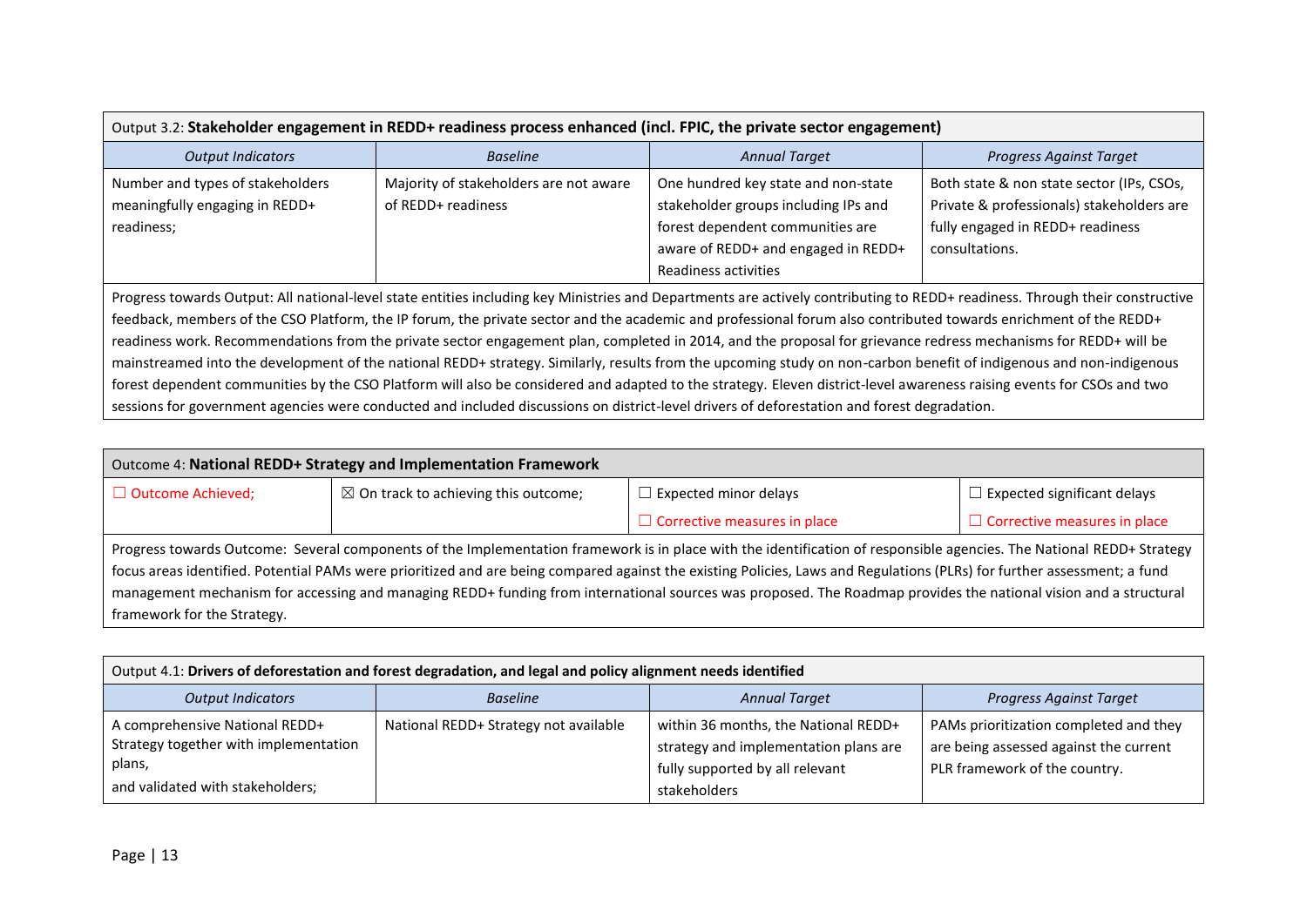Progress towards Output: Policies & measures need to address the drivers of Deforestation and forest Degradation (D&D) have been identified and prioritized and are currently being assessed against the existing PLRs.

| Output 4.2: Land tenure and use rights clarified towards the benefit sharing of REDD+                                                                                                                         |                                                       |                                                                          |                                                                                                            |  |  |  |
|---------------------------------------------------------------------------------------------------------------------------------------------------------------------------------------------------------------|-------------------------------------------------------|--------------------------------------------------------------------------|------------------------------------------------------------------------------------------------------------|--|--|--|
| <b>Output Indicators</b>                                                                                                                                                                                      | <b>Baseline</b>                                       | <b>Annual Target</b>                                                     | <b>Progress Against Target</b>                                                                             |  |  |  |
| A detailed report describing different<br>land tenure patterns in Sri Lanka is<br>available                                                                                                                   | Unclear land tenure and land rights in<br>rural areas | Information related to land and forest<br>tenure and use rights compiled | Study initiated with the assistance of<br>both the National Consultant and the<br>international Consultant |  |  |  |
| Progress towards Output: Land tenure study was initiated. Preliminary work including the data collection at the ground level initiated. National consultant compiled the<br>first two chapters of the report. |                                                       |                                                                          |                                                                                                            |  |  |  |

| Output 4.3: Options for addressing deforestation and forest degradation at sub-national level identified                                                                    |                                                  |                                                                                                               |                                                                                                                                                                         |  |  |  |
|-----------------------------------------------------------------------------------------------------------------------------------------------------------------------------|--------------------------------------------------|---------------------------------------------------------------------------------------------------------------|-------------------------------------------------------------------------------------------------------------------------------------------------------------------------|--|--|--|
| <b>Output Indicators</b>                                                                                                                                                    | <b>Baseline</b>                                  | <b>Annual Target</b>                                                                                          | <b>Progress Against Target</b>                                                                                                                                          |  |  |  |
| Number of options for addressing<br>drivers of deforestation and forest<br>degradation, stakeholder engagement,<br>technical approaches at sub-national<br>level identified | Some REDD+ relevant lessons already<br>generated | Within 12 months at least 20% of<br>identified options are considered in the<br>preparation of REDD+ strategy | The District Awareness programmes for<br>CSO members and government officials<br>were conducted; Supported the revision<br>of Management Plans of Forest<br>Department. |  |  |  |

Progress towards Output: The district-level drivers of D&D were identified by the CSOs and the Divisional Forest Office and Localized Drivers of D&D impacting the forest reserves identified by the FD staff with the Forest Dependent Communities (FDC) living close by. Field visits to degraded forest sites were conducted to understand issues related to forest degradation and also to understand and explore the solutions and associated social concerns which may lead to potential demonstration activities. This led to the identification of nearly 300km of boundaries for survey and demarcation of assisted natural regeneration (ANR) areas in the northern and eastern provinces which could be developed as a demonstration activity.

| $\,$ Output 4.4: Options for equitable and transparent benefit sharing identified |                 |                                                                       |                                   |  |  |  |
|-----------------------------------------------------------------------------------|-----------------|-----------------------------------------------------------------------|-----------------------------------|--|--|--|
| <b>Output Indicators</b>                                                          | <b>Baseline</b> | <b>Annual Target</b>                                                  | <b>Progress Against Target</b>    |  |  |  |
| A set of policy recommendations on                                                |                 | Some relevant lessons from other   An analysis of possible REDD+ fund | Options for REDD+ fund management |  |  |  |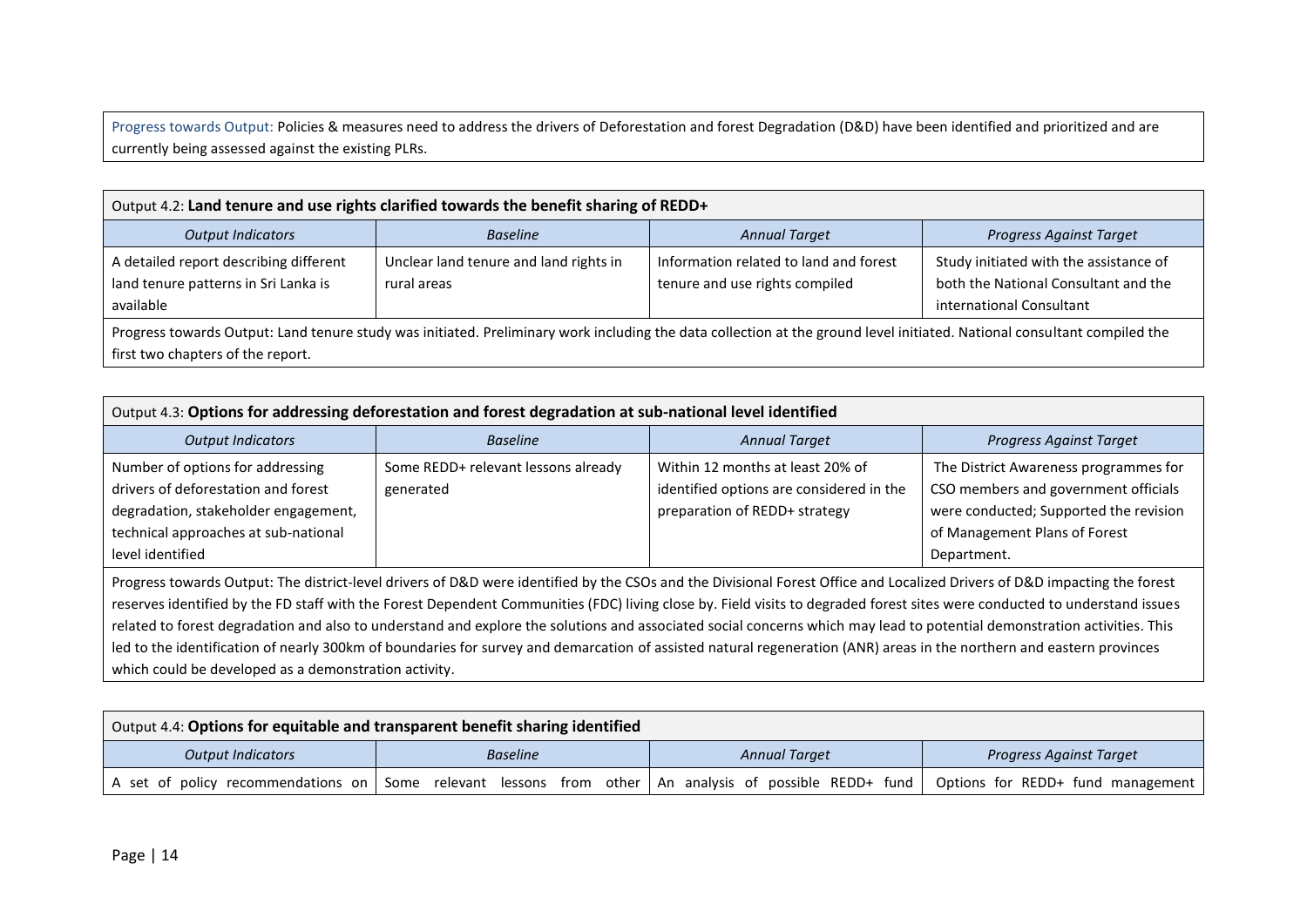| benefit sharing mechanism is approved | sectors                                                                                                                                                           | management                         |        | arrangement | is             | explored with the stakeholders and one |
|---------------------------------------|-------------------------------------------------------------------------------------------------------------------------------------------------------------------|------------------------------------|--------|-------------|----------------|----------------------------------------|
| by the RPMCC)                         |                                                                                                                                                                   | completed.                         | Within | 30          | months,        | model was endorsed with additional     |
|                                       |                                                                                                                                                                   | consultation                       | on     |             | implementation | option of a trust fund also made       |
|                                       |                                                                                                                                                                   | arrangement for fund management is |        |             |                | available if required.                 |
|                                       |                                                                                                                                                                   | completed.                         |        |             |                |                                        |
|                                       | Progress towards Output: Funds management models identified together with implementation arrangements. These will be incorporated in the national REDD+ strategy. |                                    |        |             |                |                                        |

| Output 4.5: National REDD+ Strategy developed                                                                                                                                                                                                                                                                                                                             |                                                                          |                                                                                                                                                                    |                                                               |  |  |  |  |
|---------------------------------------------------------------------------------------------------------------------------------------------------------------------------------------------------------------------------------------------------------------------------------------------------------------------------------------------------------------------------|--------------------------------------------------------------------------|--------------------------------------------------------------------------------------------------------------------------------------------------------------------|---------------------------------------------------------------|--|--|--|--|
| <b>Output Indicators</b>                                                                                                                                                                                                                                                                                                                                                  | <b>Baseline</b>                                                          | <b>Annual Target</b>                                                                                                                                               | <b>Progress Against Target</b>                                |  |  |  |  |
| Officially endorsed National REDD+<br>strategy available                                                                                                                                                                                                                                                                                                                  | No REDD+ roadmap, strategic actions<br>identified during RPP preparation | Within 33 months, a National REDD+<br>Strategy is fully elaborated. Within 36<br>months, the Strategy officially is<br>endorsed and implementation plans<br>agreed | REDD+ Roadmap completed and REDD+<br>Strategy work initiated. |  |  |  |  |
| Progress towards Output: REDD+ strategy development initiated. The PMU has already planned to obtain technical and policy level support from members of the TF on<br>National Policies and Strategies and also through a TWG established by technical experts from the key government institutions who will be directly involved in the REDD+<br>strategy implementation. |                                                                          |                                                                                                                                                                    |                                                               |  |  |  |  |

| Outcome 5: Monitoring and MRV Results for REDD+ Activities Provided                                                                                                          |                                                                                                                                                                           |                                                                                                                                                                             |                                     |  |  |  |
|------------------------------------------------------------------------------------------------------------------------------------------------------------------------------|---------------------------------------------------------------------------------------------------------------------------------------------------------------------------|-----------------------------------------------------------------------------------------------------------------------------------------------------------------------------|-------------------------------------|--|--|--|
| $\Box$ Outcome Achieved;                                                                                                                                                     | $\boxtimes$ On track to achieving this outcome;                                                                                                                           | $\Box$ Expected minor delays                                                                                                                                                | $\Box$ Expected significant delays  |  |  |  |
|                                                                                                                                                                              |                                                                                                                                                                           | $\Box$ Corrective measures in place                                                                                                                                         | $\Box$ Corrective measures in place |  |  |  |
|                                                                                                                                                                              |                                                                                                                                                                           | Progress towards Outcome: Much prominence was given to capacity building needed for REDD+ implementation using a multi-stakeholder approach in following                    |                                     |  |  |  |
|                                                                                                                                                                              |                                                                                                                                                                           | categories. (A) Training of stakeholder institutions in related disciplines such as remote sensing/GIS, GHG inventory training programmes (3), National Forest Inventory (1 |                                     |  |  |  |
|                                                                                                                                                                              | international training and 2 local), National forest Monitoring System (2 trainings) and in one training on development of FRL. (B) Data development support on land use/ |                                                                                                                                                                             |                                     |  |  |  |
| land cover for 1985 and 2000 and forest cover data 2015, which was still ongoing at end of 2015. (C) Initiation of the web portal development for national forest            |                                                                                                                                                                           |                                                                                                                                                                             |                                     |  |  |  |
| monitoring systems. (D) Identification and validation of NFI parameters and initiation of the national forest inventory design, and (E) Initiation of the FRL development by |                                                                                                                                                                           |                                                                                                                                                                             |                                     |  |  |  |
| conducting training and initiating data collection. FRL construction Action Plan was prepared and FRL TWG initiated.                                                         |                                                                                                                                                                           |                                                                                                                                                                             |                                     |  |  |  |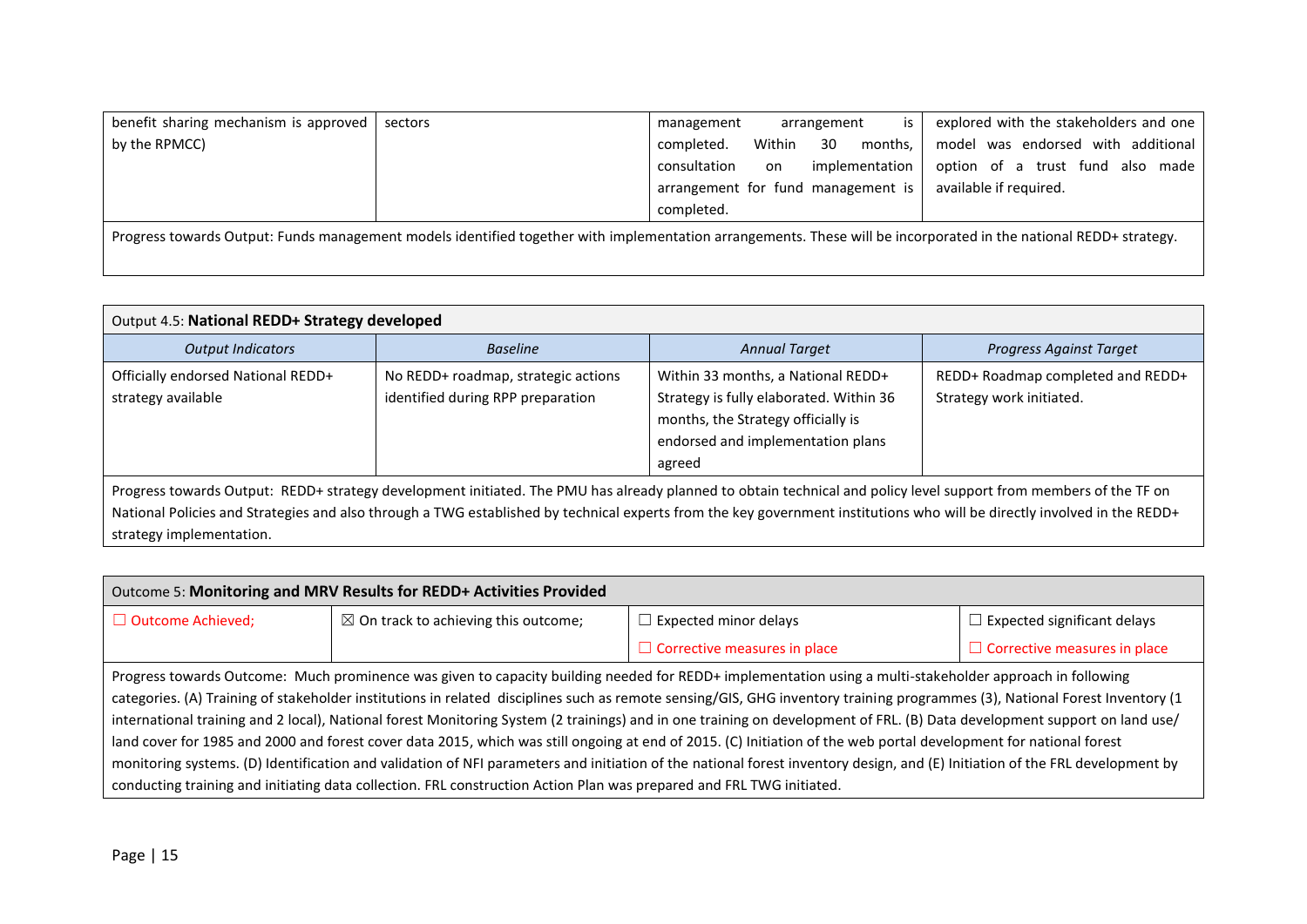| Output 5.1: MRV process initiated                                                                                                                                                                                                                                                                                                                                                                                                                                                                                                                                                      |                              |                                                                                                                 |                                                                                                                                                                                                                                                                              |  |  |
|----------------------------------------------------------------------------------------------------------------------------------------------------------------------------------------------------------------------------------------------------------------------------------------------------------------------------------------------------------------------------------------------------------------------------------------------------------------------------------------------------------------------------------------------------------------------------------------|------------------------------|-----------------------------------------------------------------------------------------------------------------|------------------------------------------------------------------------------------------------------------------------------------------------------------------------------------------------------------------------------------------------------------------------------|--|--|
| <b>Output Indicators</b>                                                                                                                                                                                                                                                                                                                                                                                                                                                                                                                                                               | <b>Baseline</b>              | <b>Annual Target</b>                                                                                            | <b>Progress Against Target</b>                                                                                                                                                                                                                                               |  |  |
| A set of technical guidelines/instruction<br>manuals available                                                                                                                                                                                                                                                                                                                                                                                                                                                                                                                         | No MRV Baseline is available | Within 36 months, QA/ QC procedures<br>are operational, and<br>guidelines/instruction manuals are<br>available. | Guidelines on GHG inventory, Allometric<br>equation development, National Forest<br>Inventory parameters, are available in the<br>form of workshop proceedings. FRL<br>Action Plan is also developed. Based on<br>these, manuals will be prepared for each<br>thematic area. |  |  |
| Progress towards Output: A second training on GHG inventory in March 2015 was held with the participation of 16 officers representing 8 government institutions. A<br>customised training on GHG inventory for 8 officers of the CCS based on local data was held in October 2015 as an input for the third national communication of Sri Lanka.<br>A customized GHG inventory guidelines was developed and training provided. This included a simplified version of GHG calculations using Excel worksheets and a<br>customized training for the CCS staff using local activity data. |                              |                                                                                                                 |                                                                                                                                                                                                                                                                              |  |  |

| Output 5.2: National forest monitoring systems established                                                                                                                                                                                                                                                                                            |                                                       |                                                                                                                                                                                                                          |                                                                                                                                                                                                                                                                                                                                                                                                                                                   |  |  |
|-------------------------------------------------------------------------------------------------------------------------------------------------------------------------------------------------------------------------------------------------------------------------------------------------------------------------------------------------------|-------------------------------------------------------|--------------------------------------------------------------------------------------------------------------------------------------------------------------------------------------------------------------------------|---------------------------------------------------------------------------------------------------------------------------------------------------------------------------------------------------------------------------------------------------------------------------------------------------------------------------------------------------------------------------------------------------------------------------------------------------|--|--|
| <b>Output Indicators</b>                                                                                                                                                                                                                                                                                                                              | <b>Baseline</b>                                       | <b>Annual Target</b>                                                                                                                                                                                                     | <b>Progress Against Target</b>                                                                                                                                                                                                                                                                                                                                                                                                                    |  |  |
| National forest monitoring system<br>available<br>A set of pre-tested technical<br>guidelines/instruction manuals available                                                                                                                                                                                                                           | No Satellite Forest Monitoring System in<br>Sri Lanka | Within 36 months, existing satellite<br>imageries for Sri Lanka are analysed.<br>Within 36 months, a reference forest<br>map is developed.<br>Within 36 months, the national forest<br>monitoring system is operational. | Satellite imagery based land use land<br>cover map preparation for years 1985,<br>2000 completed and year 2010 in<br>progress. These maps will be harmonized<br>using LCCS approach to be utilized in<br>NFMS. Forest cover map for year 2015 is<br>in progress and this will lead to<br>development of reference forest map.<br>National forest monitoring system is in<br>advance stage of development and will<br>be operational by June 2016. |  |  |
| Progress towards Output: All available data files (agro-ecological map, soil map, environmental protection areas, administrative boundaries (country, province, districts),<br>rail, road, river, contour map to prepare digital elevation model) have been forwarded to the system developer at the FAO HQ for uploading to the NFMS system. In July |                                                       |                                                                                                                                                                                                                          |                                                                                                                                                                                                                                                                                                                                                                                                                                                   |  |  |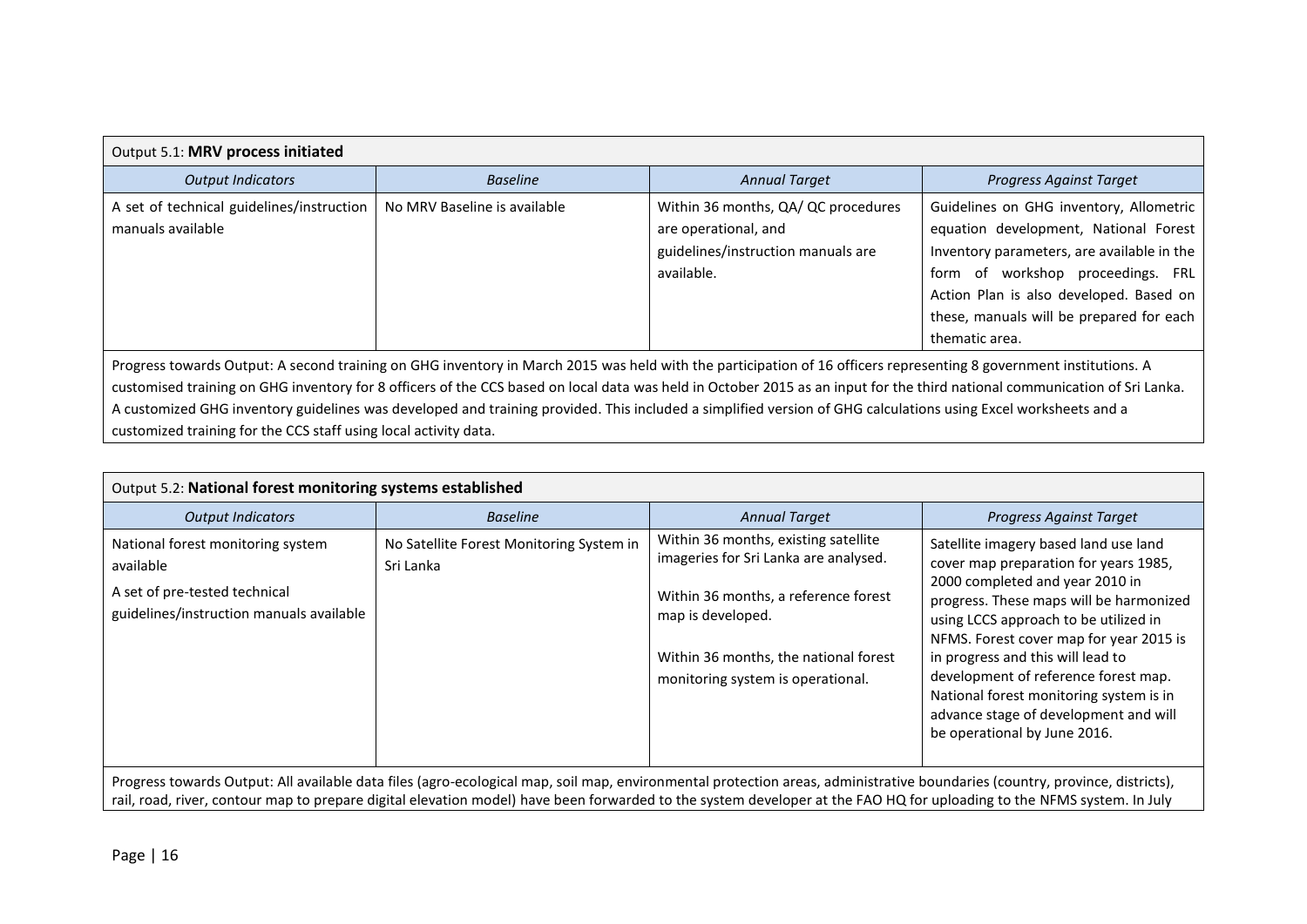2015, a one day training programme was held on using Google Earth for forest cover mapping (25 participants representing 6 institutions). . One week consultation and one day brainstorming workshop on NFMS parameters was organized in June 2015 attended by 14 participants representing 7 stakeholder institutions. A follow-up two day workshop on NFMS in October 2015 was attended by 20 participants. In the process participants discussed resolving data gaps on forest cover for years 2005 and 2015 to obtain a complete forest cover data in a time series (1992, 1996, 2005, 2010 and 2015) for the development of FRL. The forest cover map for 2015 is in preparation by the FD and Land Use Land Cover map are being prepared by Survey Department of Sri Lanka.

| Output 5.3: National forest inventory designed                                                                                                                                                                                                                                                                                                                     |                                                                      |                                                                                                                                                                                                                                                                                                     |                                                                                          |  |  |
|--------------------------------------------------------------------------------------------------------------------------------------------------------------------------------------------------------------------------------------------------------------------------------------------------------------------------------------------------------------------|----------------------------------------------------------------------|-----------------------------------------------------------------------------------------------------------------------------------------------------------------------------------------------------------------------------------------------------------------------------------------------------|------------------------------------------------------------------------------------------|--|--|
| <b>Output Indicators</b>                                                                                                                                                                                                                                                                                                                                           | <b>Baseline</b>                                                      | <b>Annual Target</b>                                                                                                                                                                                                                                                                                | <b>Progress Against Target</b>                                                           |  |  |
| National Forestry Inventory is designed,<br>field inventory manuals are developed<br>and adequate technical tools are<br>developed to assess emission factors                                                                                                                                                                                                      | No existing national forest inventory to<br>provide emission factors | Within 24 months, a forest inventory<br>database is developed.<br>Within 27 months, the database is<br>populated by all available forest<br>inventory data.<br>Within 24 months, 10 field trainings are<br>achieved.<br>Within 30 months, the National forest<br>inventory is designed and adopted. | National government partners and<br>stakeholders have agreed on parameters<br>for a NFI. |  |  |
| Progress towards Output: A study tour to the Forest Survey of India (FSI) on NFI took place from 18 <sup>th</sup> to 24 <sup>th</sup> January 2015 with six participants (FD-4, DWLC- 2). A<br>consultative workshop on parameters of NFI was held in March 2015. A validation workshop on NFI parameters was held in April 2015 (Participation by 19 participants |                                                                      |                                                                                                                                                                                                                                                                                                     |                                                                                          |  |  |

representing 9 stakeholder institutions). NFI design is expected to start in year 2016.

| Output 5.4: National circumstances considered for REL/RL                                                                                                                  |                                                             |                                                                                                                                       |                                |
|---------------------------------------------------------------------------------------------------------------------------------------------------------------------------|-------------------------------------------------------------|---------------------------------------------------------------------------------------------------------------------------------------|--------------------------------|
| <b>Output Indicators</b>                                                                                                                                                  | <b>Baseline</b>                                             | <b>Annual Target</b>                                                                                                                  | <b>Progress Against Target</b> |
| Assessment report on national<br>circumstances addressing different<br>scenarios available for future<br>implementation                                                   | National circumstances analysis is not<br>adapted for REDD+ | Within 24 months, different socio-<br>economic scenarios are tested.<br>Within 36 months, the national<br>circumstances are assessed. | Studies postponed to year 2016 |
| Progress towards Output: The ToR for the study on national circumstances has been approved by national partners. Action has been initiated to hire a national consultant. |                                                             |                                                                                                                                       |                                |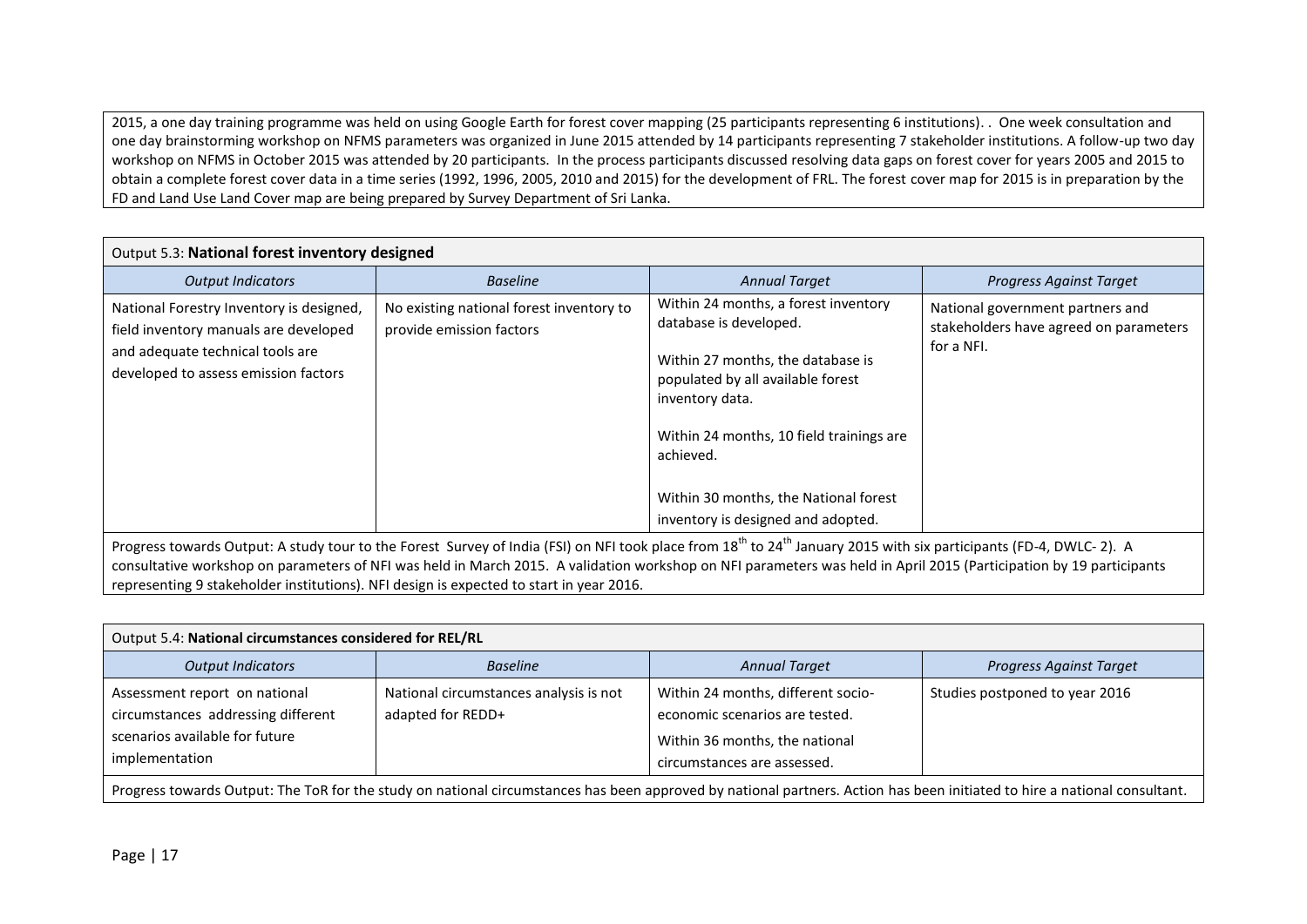| Output 5.5: National REL/RL tested                                                                                                                                                                                                                                                                                                                                                                                              |                              |                                                     |                                |  |  |
|---------------------------------------------------------------------------------------------------------------------------------------------------------------------------------------------------------------------------------------------------------------------------------------------------------------------------------------------------------------------------------------------------------------------------------|------------------------------|-----------------------------------------------------|--------------------------------|--|--|
| <b>Output Indicators</b>                                                                                                                                                                                                                                                                                                                                                                                                        | <b>Baseline</b>              | <b>Annual Target</b>                                | <b>Progress Against Target</b> |  |  |
| Nationally agreed REL/RL available                                                                                                                                                                                                                                                                                                                                                                                              | No REL/RL exist in Sri Lanka | Within 30 months, different RELs/RLs<br>are tested. | Study postponed to year 2016   |  |  |
| Progress towards Output: A training session on the development of FRL/FREL was held for two days in September 2015 with 22 participants of 11 stakeholder institutions.<br>TOR for FRL Technical Working Group (TWG) was prepared and first TWG meeting held. A FRL Action plan was developed as a guideline for work required to support<br>decisions on FRL construction methods, scope, and forest definition, among others. |                              |                                                     |                                |  |  |

| Output 5.6: Framework for social and environmental risk mitigation and potential multiple benefit enhancement designed                 |                              |                                                                                                                                                                                                                                                                                                                                |                                              |  |  |  |  |
|----------------------------------------------------------------------------------------------------------------------------------------|------------------------------|--------------------------------------------------------------------------------------------------------------------------------------------------------------------------------------------------------------------------------------------------------------------------------------------------------------------------------|----------------------------------------------|--|--|--|--|
| <b>Output Indicators</b>                                                                                                               | <b>Baseline</b>              | <b>Annual Target</b>                                                                                                                                                                                                                                                                                                           | Progress Against Target                      |  |  |  |  |
| nationally<br>pre-tested,<br>-of<br>set<br>A<br>appropriate safeguards are endorsed<br>used by the national REDD+<br>and<br>programme. | No REDD+ safeguards in place | Within<br>24<br>nationally<br>months.<br>appropriate safeguards and indicators<br>are identified. Within 30 months,<br>REDD+<br>safeguards<br>National<br>and<br>indicators are tested and submitted for<br>official endorsement. Within 36 months,<br>the safeguards information is made<br>available in the central database | This study was further postponed to<br>2016. |  |  |  |  |
| Progress towards Output: Team of experts was recruited in December and the work was scheduled to begin in Q1 2016.                     |                              |                                                                                                                                                                                                                                                                                                                                |                                              |  |  |  |  |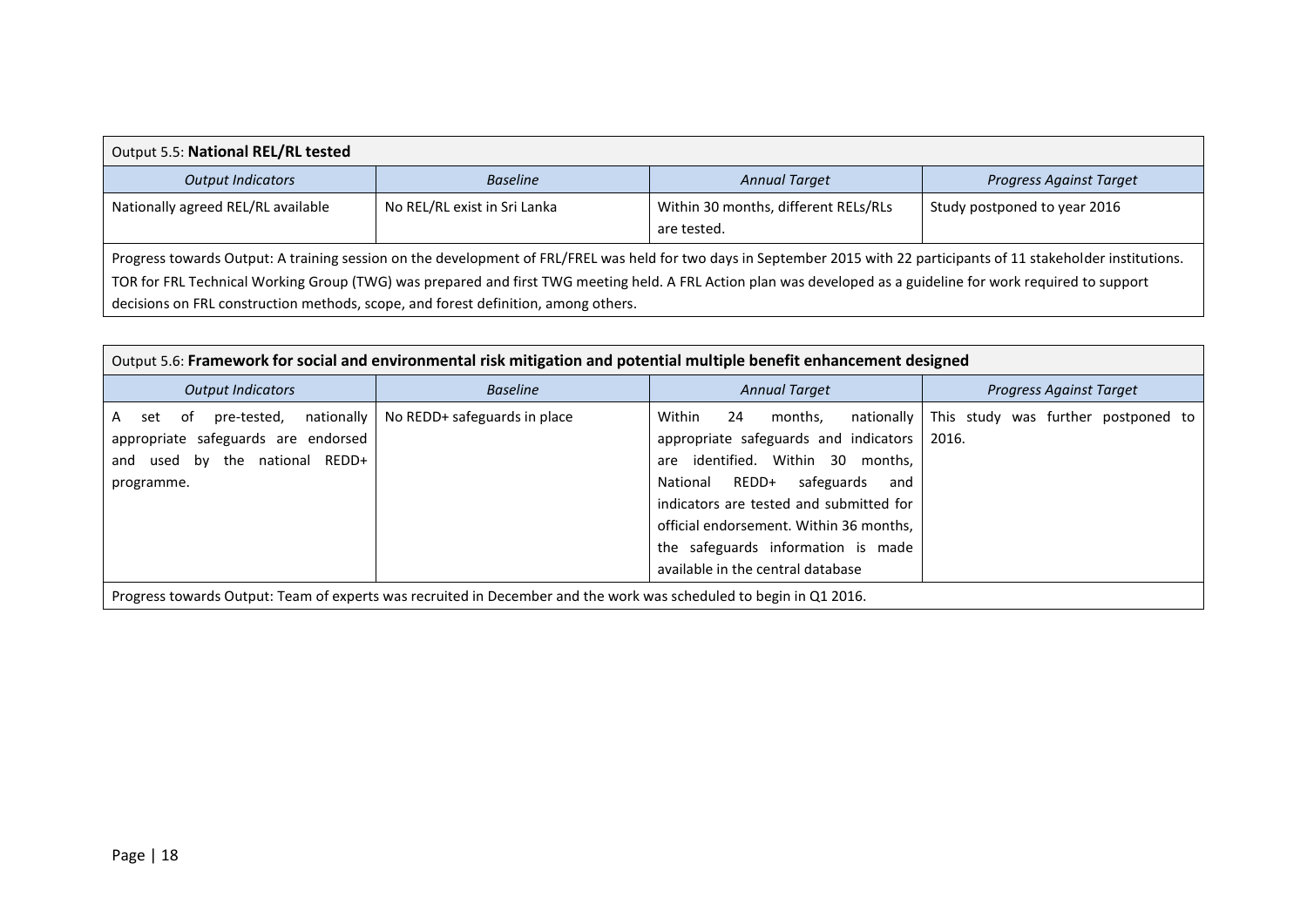## **6. Warsaw Framework for REDD+ and Associated UNFCCC Decisions**

This section aims to provide insight and to support a thought process into how countries are progressing against the framework of the convention, namely: 5.1) a National REDD+ Strategy or Action Plan; 5.2) a Safeguards and Safeguards Information System; 5.3) a National Forest Reference Emission Level/National Forest Reference Level; and 5.4.) a National Forest Monitoring System. Only complete the sections that apply to the priorities identified for the country and mark as N/A any criteria that do not apply to the context of the country.

# **6.1 National Strategy or Action Plan**

Supported by (select all that apply and provide name of other source): ⊠ National Programme;  $\Box$  Targeted Support;  $\Box$  Other Source;  $\Box$  Not Applicable

Please provide a brief description of the progress being made in developing a National REDD+ Strategy or Action Plan (NS/AP) as well as the source of the support provided in this regard (100 words):

A roadmap for REDD+ strategy development was formulated through which Sri Lanka's vision for REDD+ in Sri Lanka was developed with representatives of key national and sub-national stakeholder groups. Drivers of deforestation and forest degradation, identified in 2014, were analyzed to identify options for potential strategic REDD+ Policies and Measures (PAMs) for addressing the drivers. The PAMs were then prioritized through a stakeholder-defined multi-criteria process. Lessons and knowledge from this process were shared with other REDD+ countries at the 15<sup>th</sup> UN-REDD Policy Board meeting in Costa Rica. A financial mechanism was designed to access and manage potential REDD+ funds from international sources. A study on Funds Management was completed and the results will be incorporated into REDD+ strategy. Highlevel support for REDD+ was further strengthened through the dialogue with key government policy makers including the Secretary of the Ministry of Mahaweli Development and Environment (MMDE). The Secretary assured his full support in the strategy development process as a result of this dialogue. A new multi-stakeholder task force on national policies and strategy was formed to provide and coordinate inputs to the strategy development process.

<span id="page-18-0"></span>

| Indicator                                                                                   | Qualifier (select all that apply)                                       | Please provide a short narrative describing the reason for selection<br>as well as means/source of verification |
|---------------------------------------------------------------------------------------------|-------------------------------------------------------------------------|-----------------------------------------------------------------------------------------------------------------|
| Does the country have a<br>National Strategy or<br>Action Plan (NS/AP) to<br>achieve REDD+? | Not yet initiated                                                       |                                                                                                                 |
|                                                                                             | Under design                                                            |                                                                                                                 |
|                                                                                             | Drafted, under deliberation                                             |                                                                                                                 |
|                                                                                             | Adopted                                                                 | Intended to complete by end 2016                                                                                |
|                                                                                             | Link to the NS/AP provided on the UNFCCC REDD+ Web Platform<br>Info Hub |                                                                                                                 |
|                                                                                             | Implementation in early stages                                          |                                                                                                                 |
|                                                                                             | Full implementation of NS/AP                                            |                                                                                                                 |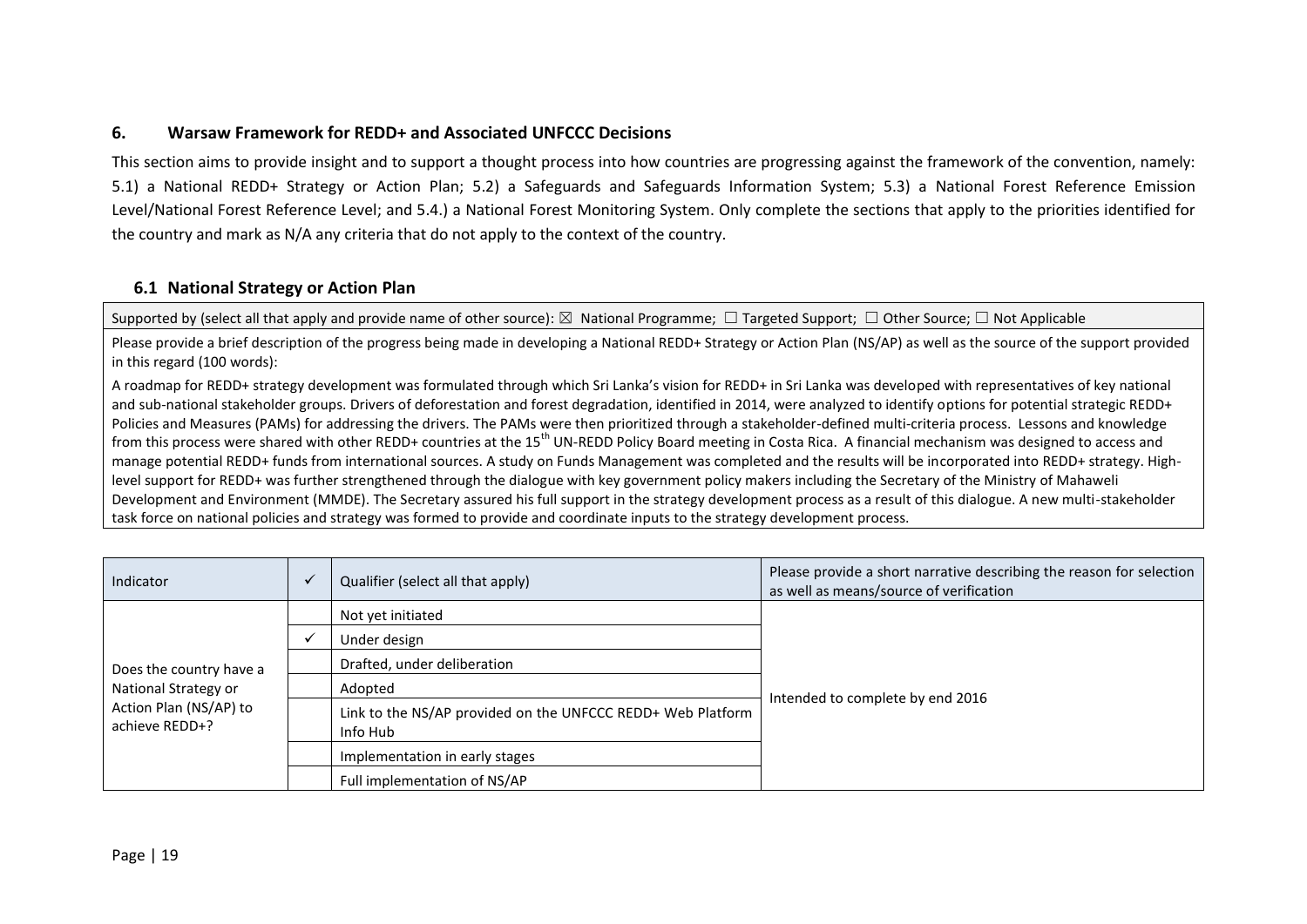|                                                                                                        | ✓            | The NS/AP identifies, assesses and prioritises the direct and<br>underlying drivers of deforestation and forest degradation, as<br>well as the barriers to the "plus" $(+)^9$ activities on the basis of<br>robust analyses.                                  | The D& D study was completed in 2014 and fully edited version<br>was made available in early 2015. Full report is available on the<br>web site. District-level CSO awareness programmes organized<br>through the Divisional Forest office assisted in identification of<br>district-level drivers, with participation of CSOs. |
|--------------------------------------------------------------------------------------------------------|--------------|---------------------------------------------------------------------------------------------------------------------------------------------------------------------------------------------------------------------------------------------------------------|--------------------------------------------------------------------------------------------------------------------------------------------------------------------------------------------------------------------------------------------------------------------------------------------------------------------------------|
| Degree of completeness<br>of national REDD+<br>strategies and/or action                                | $\checkmark$ | The NS/AP proposes a coherent and co-ordinated set of policies<br>and measures (PAMs) for REDD+ that are proportionate to the<br>drivers & barriers, results-oriented and feasible.                                                                           | 6 months consultative process was undertaken to define, prioritize<br>and categorize the PAMs and PAM priority areas                                                                                                                                                                                                           |
| plans.                                                                                                 |              | The NS/AP relates to the scope and scale of the FREL/FRL, taking<br>into account national circumstances.                                                                                                                                                      | [input text]                                                                                                                                                                                                                                                                                                                   |
|                                                                                                        | ✓            | The NS/AP defines the institutional arrangements for REDD+<br>implementation, including governance measures, participatory<br>oversight and inter-sectoral coordination.                                                                                      | Institutional arrangements were endorsed by the PEB members at<br>the 8 <sup>th</sup> PEB meeting                                                                                                                                                                                                                              |
|                                                                                                        | ✓            | The NS/AP is developed through a multi-stakeholder, gender-<br>responsive and participatory consultation and dialogue process.                                                                                                                                | 6 stakeholder groups (GOSL, CSOs, Pvt sector, IPs, academics and<br>FDCs) have been consulted so far to support strategy development<br>work                                                                                                                                                                                   |
| Degree to which the                                                                                    |              |                                                                                                                                                                                                                                                               | A study was initiated to seek possibilities of including gender<br>considerations in the forestry sector                                                                                                                                                                                                                       |
| NS/AP incorporates<br>principles of social<br>inclusion and gender<br>equality.                        | ✓            | The proposed policies and measures for REDD+ integrate gender-<br>responsive actions.                                                                                                                                                                         | A study, with Targeted Support, was initiated to identify key entry<br>points for policy integration in REDD+, as well as to build the<br>capacity of CSOs to embed relevant gender lessons from the field.                                                                                                                    |
|                                                                                                        | ✓            | The proposed policies and measures for REDD+ consider the<br>realization of land and resource tenure rights (when relevant), as<br>well as the development priorities of indigenous peoples and<br>local communities as well as their development priorities. | Initiation of a study to analyze land tenure implications of the<br>identified PAMs                                                                                                                                                                                                                                            |
| Degree of anchoring of<br>the NS/AP in the national<br>development policy and<br>institutional fabric. | ✓            | There is effective inter-ministerial coordination for REDD+ action.                                                                                                                                                                                           | The TF on NP&S and the proposed RACB structure have already<br>brought the different state agencies to a common platform.                                                                                                                                                                                                      |
|                                                                                                        |              | Endorsement of the NS/AP has been obtained at a high political<br>level, beyond the agency or ministry that led the REDD+<br>readiness process.                                                                                                               | [input text]                                                                                                                                                                                                                                                                                                                   |

 $\overline{a}$ 

 $^9$  Plus (+) activities within the context of REDD+ refer to conservation of forest carbon stocks, sustainable management of forests and enhancement of forest carbon stocks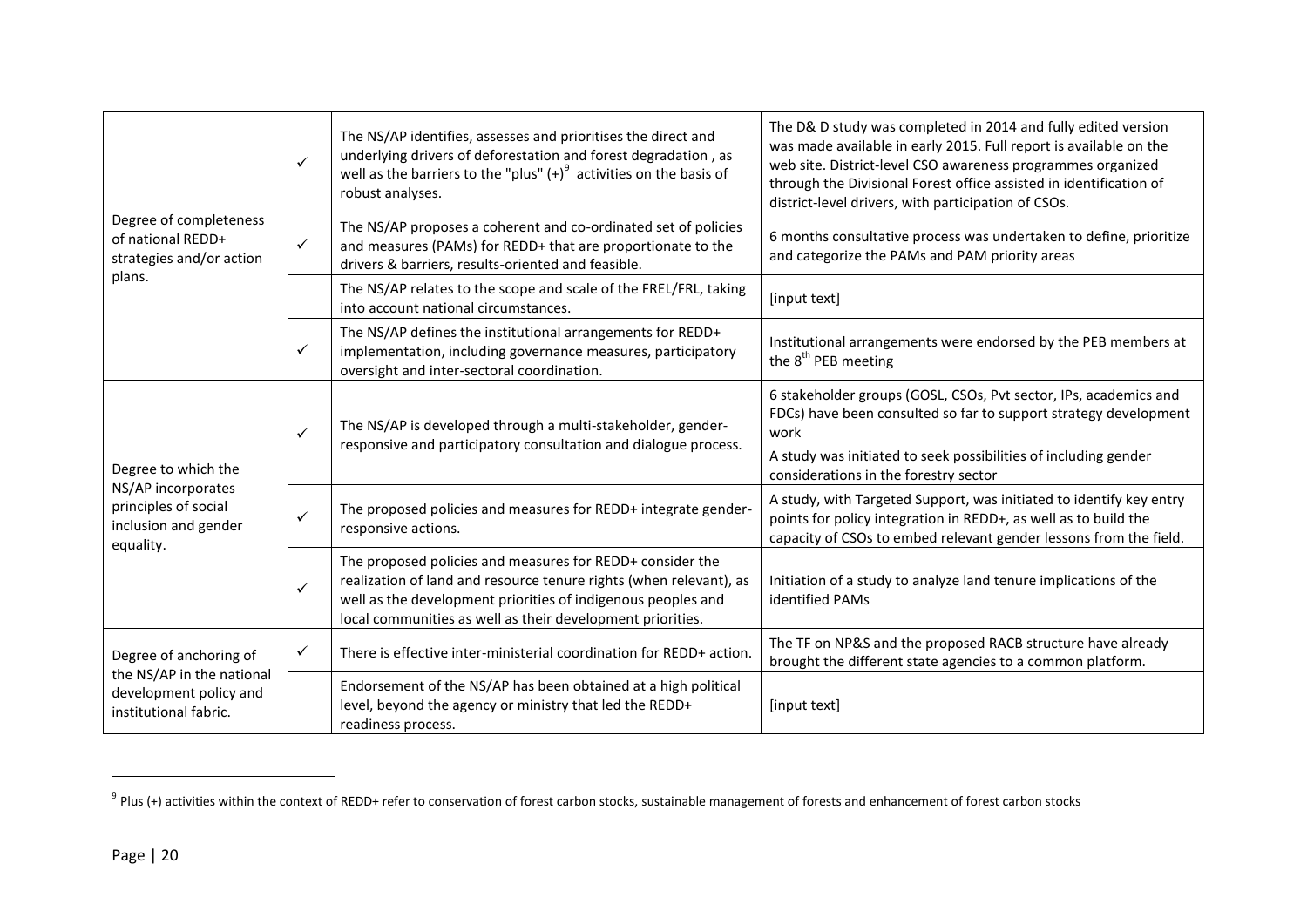|  | REDD+ actions or targets are embedded in the national plan or<br>policy for sustainable development.                                                   | 'Punarudaya' the 3 year programme of the Ministry of Mahaweli<br>Development and Environment has aptured some REDD+ actions. |
|--|--------------------------------------------------------------------------------------------------------------------------------------------------------|------------------------------------------------------------------------------------------------------------------------------|
|  | There is evidence that ministries/agencies outside the forest and<br>environment sectors are committed to implementing REDD+<br>policies and measures. | Other ministries and agencies have provided substantive inputs in<br>the strategy development process                        |
|  | Financing arrangements to start implementing the NS/AP (or to<br>channel results-based finance) are designed.                                          | Full report is available in the website.                                                                                     |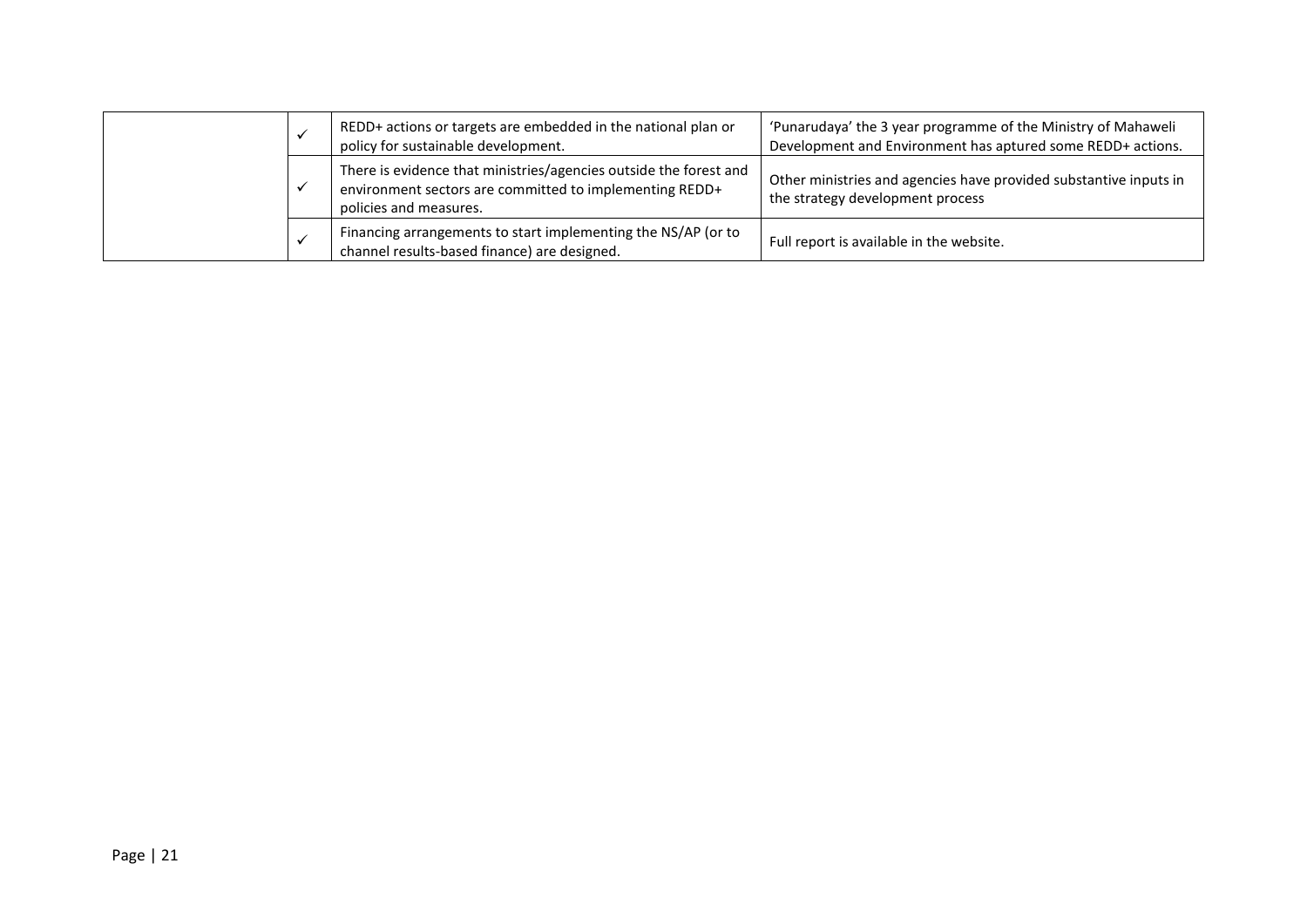## **6.2 Safeguard Information System**

Supported by (select all that apply and provide name of other source): ⊠ National Programme; □ Targeted Support; □ Other Source; □ Not Applicable

Please provide a brief description of the progress being made in developing a Safeguard Information System (SIS) as well as the source of the support provided in this regard (100 words):

National approach for REDD+ safeguards concept note developed

| Indicator                                                                                                                             | $\checkmark$ | Descriptor (select all that apply)                                                                                                                                                   | Please provide a short narrative describing the reason for selection<br>as well as means/source of verification. |
|---------------------------------------------------------------------------------------------------------------------------------------|--------------|--------------------------------------------------------------------------------------------------------------------------------------------------------------------------------------|------------------------------------------------------------------------------------------------------------------|
|                                                                                                                                       | $\checkmark$ | <b>No</b>                                                                                                                                                                            |                                                                                                                  |
|                                                                                                                                       |              | SIS objectives determined                                                                                                                                                            |                                                                                                                  |
| Does the country have a                                                                                                               |              | Safeguard information needs and structure determined.                                                                                                                                |                                                                                                                  |
| Safeguard Information<br>System (SIS) that provides                                                                                   |              | Existing information systems and sources assessed.                                                                                                                                   |                                                                                                                  |
| information on how the<br>Cancun safeguards are<br>being addressed and<br>respected throughout<br>implementation of REDD+<br>actions? |              | The SIS is designed, building on existing, together with any novel,<br>information systems and sources clearly articulated in a national<br>government-endorsed document.            | We have developed the national approach for REDD+ safeguards<br>concept paper.                                   |
|                                                                                                                                       |              | The SIS is functional, building on existing, together with any<br>novel, information systems and sources that are clearly<br>articulated in a national government-endorsed document. |                                                                                                                  |
|                                                                                                                                       |              | Summary of information on REDD+ safeguards, informed by the<br>SIS, has been submitted to UNFCCC.                                                                                    |                                                                                                                  |
| Degree of completeness                                                                                                                |              | Aligns with the NS/AP, covering the social and environmental<br>benefits and risks of the policies & measures for REDD+ being<br>considered by the countries.                        | [N/A]                                                                                                            |
| of the design of a country<br>approach to address the<br>social and environmental<br>safeguards for REDD+                             |              | Defines specific policies, laws and regulations (PLRs), as well as<br>other measures, to address the identified benefits and risks.                                                  | [N/A]                                                                                                            |
|                                                                                                                                       |              | Have institutional arrangements and/or capacities to implement<br>those PLRs and to monitor the REDD+ safeguards.                                                                    | [N/A]                                                                                                            |
|                                                                                                                                       |              | Transparently provides information on how safeguards are<br>respected and addressed.                                                                                                 | [N/A]                                                                                                            |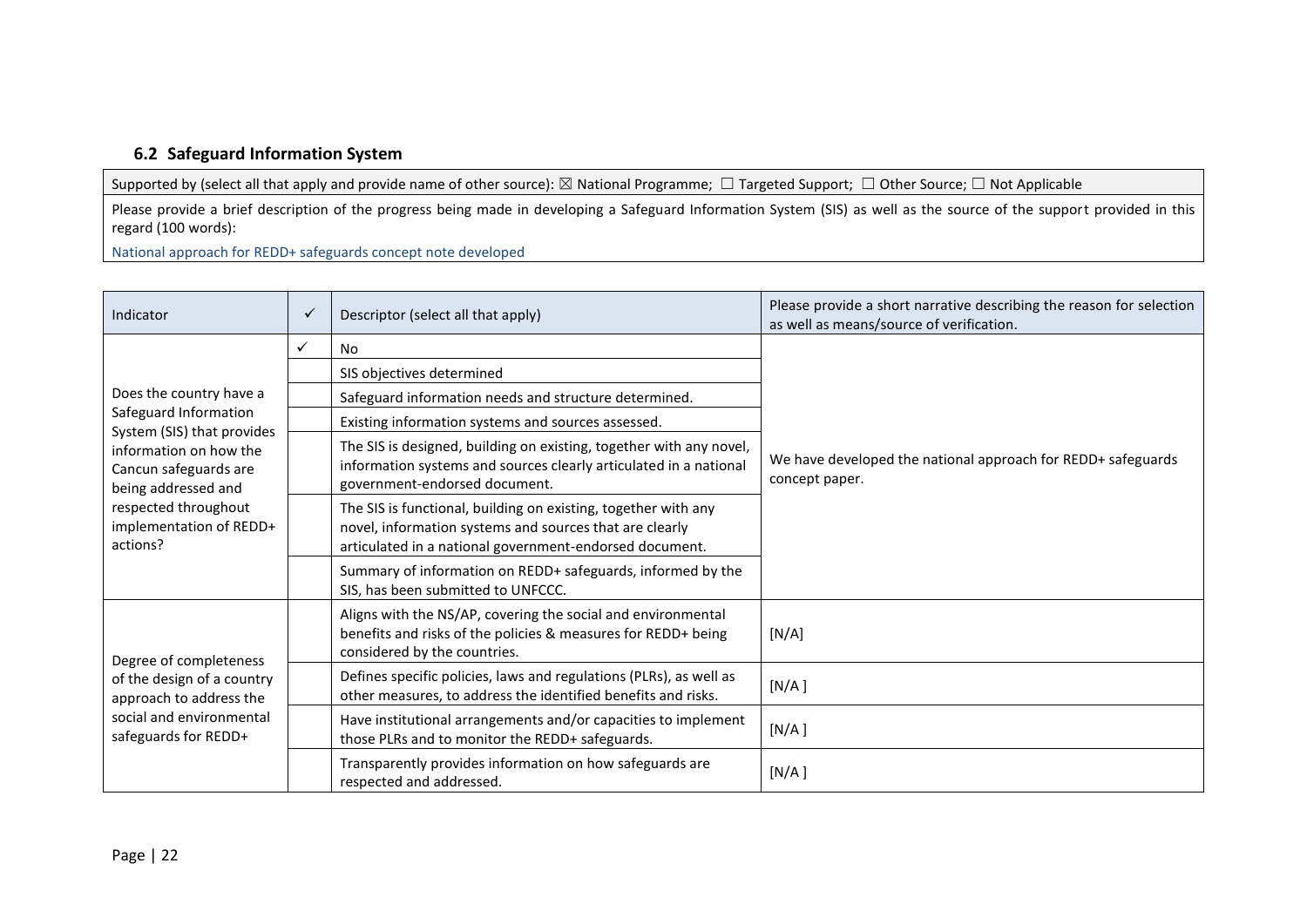# **6.3 Forest Reference Emission Level / Forest Reference Level**

Supported by (select all that apply and provide name of other source): ⊠ National Programme; □ Targeted Support; □ Other Source; □ Not Applicable

Please provide a brief description of the progress being made in developing a Forest Reference Emission Level / Forest Reference Level (FREL/FRL)as well as the source of the support provided in this regard (100 words):

FRL development is in the capacity building phase. A training session on the development of FRL was held in September 2015 with 22 participants of 11 stakeholder institutions. FRL action plan was developed. FRL Technical Working Group (TWG) was initiated. The NP is supporting the government to resolve data gaps on forest cover for years 2005 and 2015 to obtain a complete forest cover data time series (1992, 1996, 2005, 2010 and 2015) for the development of FRL. The forest cover map for 2015 is in preparation by the FD.

| Indicator                             | $\checkmark$ | Descriptor (select all that apply)                                                                                                          | Please provide a short narrative describing the reason for selection as<br>well as means/source of verification                                |
|---------------------------------------|--------------|---------------------------------------------------------------------------------------------------------------------------------------------|------------------------------------------------------------------------------------------------------------------------------------------------|
|                                       |              | Not yet initiated                                                                                                                           |                                                                                                                                                |
|                                       | ✓            | Capacity building phase                                                                                                                     | A capacity building event on FRL was organized for key national experts                                                                        |
| Has the country                       |              | Preliminary construction phase                                                                                                              | in Sri Lanka based on a guided dialogue and decisions related to the<br>development of FRLs. FRL Action plan was developed covering all topics |
| established a FREL/FRL?               |              | Advanced <sup>10</sup> construction phase                                                                                                   | required for FRL construction. FRL TWG was established.                                                                                        |
|                                       |              | Submission drafted                                                                                                                          |                                                                                                                                                |
|                                       |              | Submitted to the UNFCCC                                                                                                                     |                                                                                                                                                |
| Robustness of FREL/FRL<br>submissions |              | Submission is transparent, complete, consistent and as<br>much as possible accurate and allows reconstruction of the<br>submitted FREL/FRL. | N/A                                                                                                                                            |
|                                       |              | Includes pools and gases, and REDD+ activities (Scope) and<br>justification for omitting significant pools and/or activities.               | N/A                                                                                                                                            |
|                                       |              | Justifies where the submission is inconsistent with previous<br>versions of GHG inventory.                                                  | N/A                                                                                                                                            |
|                                       |              | Includes details of the forest definition used and national<br>circumstances.                                                               | N/A                                                                                                                                            |
|                                       |              | Defines the geographic area covered by FREL/FRL (scale).                                                                                    | N/A                                                                                                                                            |

<sup>&</sup>lt;sup>10</sup> FREL/FRL elements defined or at an advanced stage (scope, scale, forest definition, methodology and data compilation).

 $\overline{\phantom{a}}$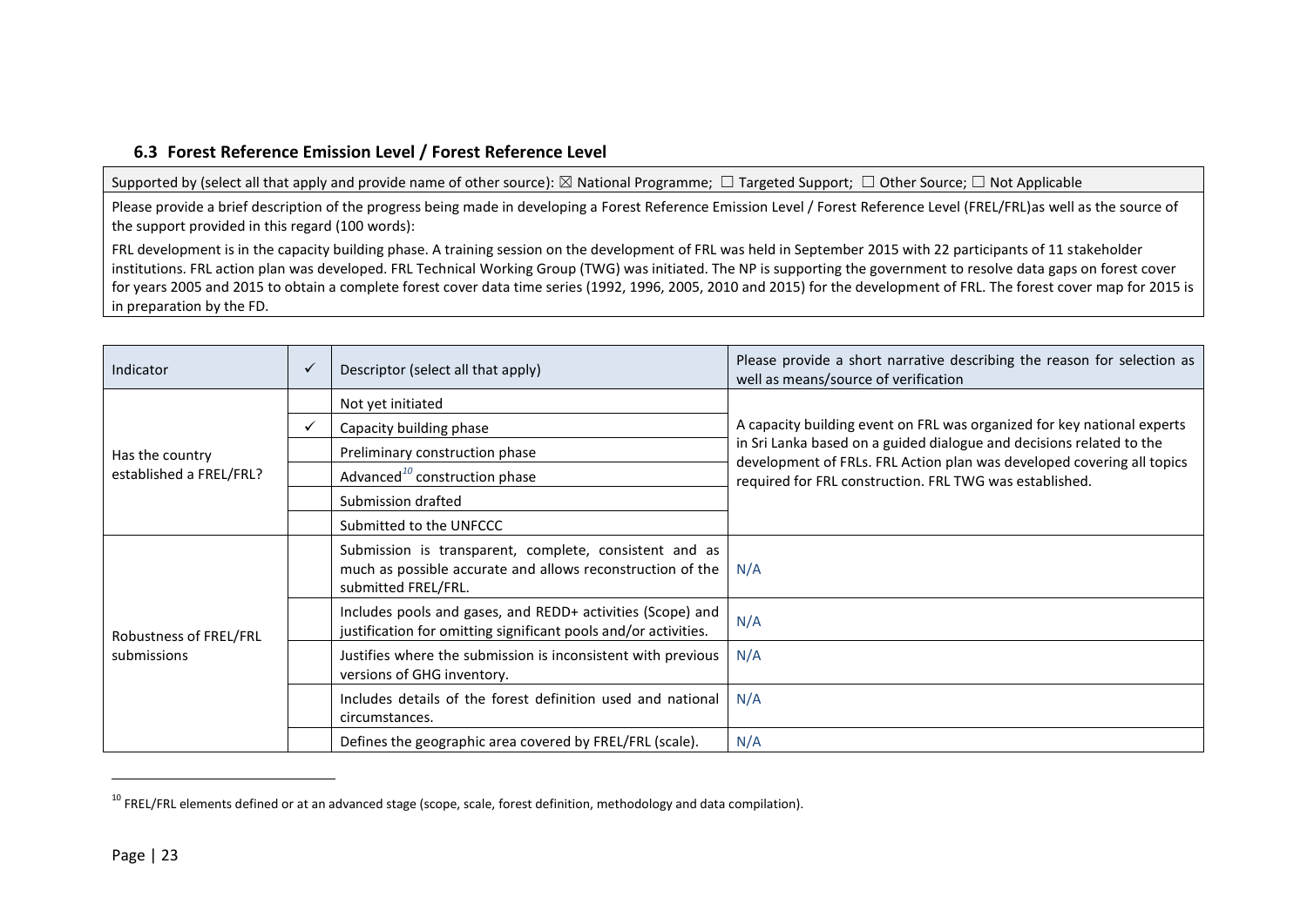### **6.4 National Forest Monitoring System**

Supported by (select all that apply and provide name of other source): ⊠National Programme; □ Targeted Support; □ Other Source; □ Not Applicable

Please provide a brief description of the progress being made in developing a National Forest Monitoring System (NFMS) as well as the source of the support provided in this regard (100 words):

NFMS development is in an advanced phase. Two capacity building programme was conducted during the reporting period on the principles of NFMS. Over 45 personnel from about 15 different institutions including government and academia benefited. Major achievements for 2015 include development and validation of the parameters for the National Forest Inventory (NFI) and Satellite Forest Monitoring System (SLMS), trainings on Land Cover Classification System (LCCS) and the update of 1985 land cover/use data to 2000 and 2010. Other important maps were collected from departments representing MRV Task Force and provided to NFMS development team in FAO HQ Rome.

| Indicator                                                               | $\checkmark$ | Descriptor (select all that apply)                                                                                                                                                | Please provide a short narrative describing the reason for selection as<br>well as means of verification                           |
|-------------------------------------------------------------------------|--------------|-----------------------------------------------------------------------------------------------------------------------------------------------------------------------------------|------------------------------------------------------------------------------------------------------------------------------------|
|                                                                         |              | No                                                                                                                                                                                |                                                                                                                                    |
|                                                                         |              | NFMS capacity building phase                                                                                                                                                      |                                                                                                                                    |
|                                                                         |              | Preliminary construction phase                                                                                                                                                    |                                                                                                                                    |
| Has the country                                                         | $\checkmark$ | Advanced <sup>11</sup> construction phase                                                                                                                                         | Two capacity building training competed. Data required for NFMS<br>development collected and submitted to NFMS development team at |
| established a NFMS?                                                     |              | NFMS generating preliminary information for monitoring<br>and MRV                                                                                                                 | FAO HQ Rome. Time series land use land cover maps will be provided for<br>development of activity data to support GHG inventory.   |
|                                                                         |              | NFMS institutionalized and generating REDD+ monitoring<br>and MRV (satellite land monitoring system, national forest<br>inventory, greenhouse gas inventory)                      |                                                                                                                                    |
|                                                                         |              | NFMS includes a Satellite Land Monitoring System (SLMS)                                                                                                                           | N/A                                                                                                                                |
| Degree of completeness<br>of the NFMS in UN-REDD<br>supported countries |              | NFMS includes a National Forest Inventory (NFI)                                                                                                                                   | N/A                                                                                                                                |
|                                                                         |              | NFMS includes a National GHG Inventory (GHGi)                                                                                                                                     | N/A                                                                                                                                |
|                                                                         |              | The NFMS is suitable for estimating anthropogenic forest-<br>related greenhouse gas emissions by sources, and removals<br>by sinks, forest carbon stocks, and forest-area changes | N/A                                                                                                                                |

 $11$  NFMS elements at an advanced stage (satellite land monitoring system, national forest inventory, greenhouse gas inventory).

 $\overline{\phantom{a}}$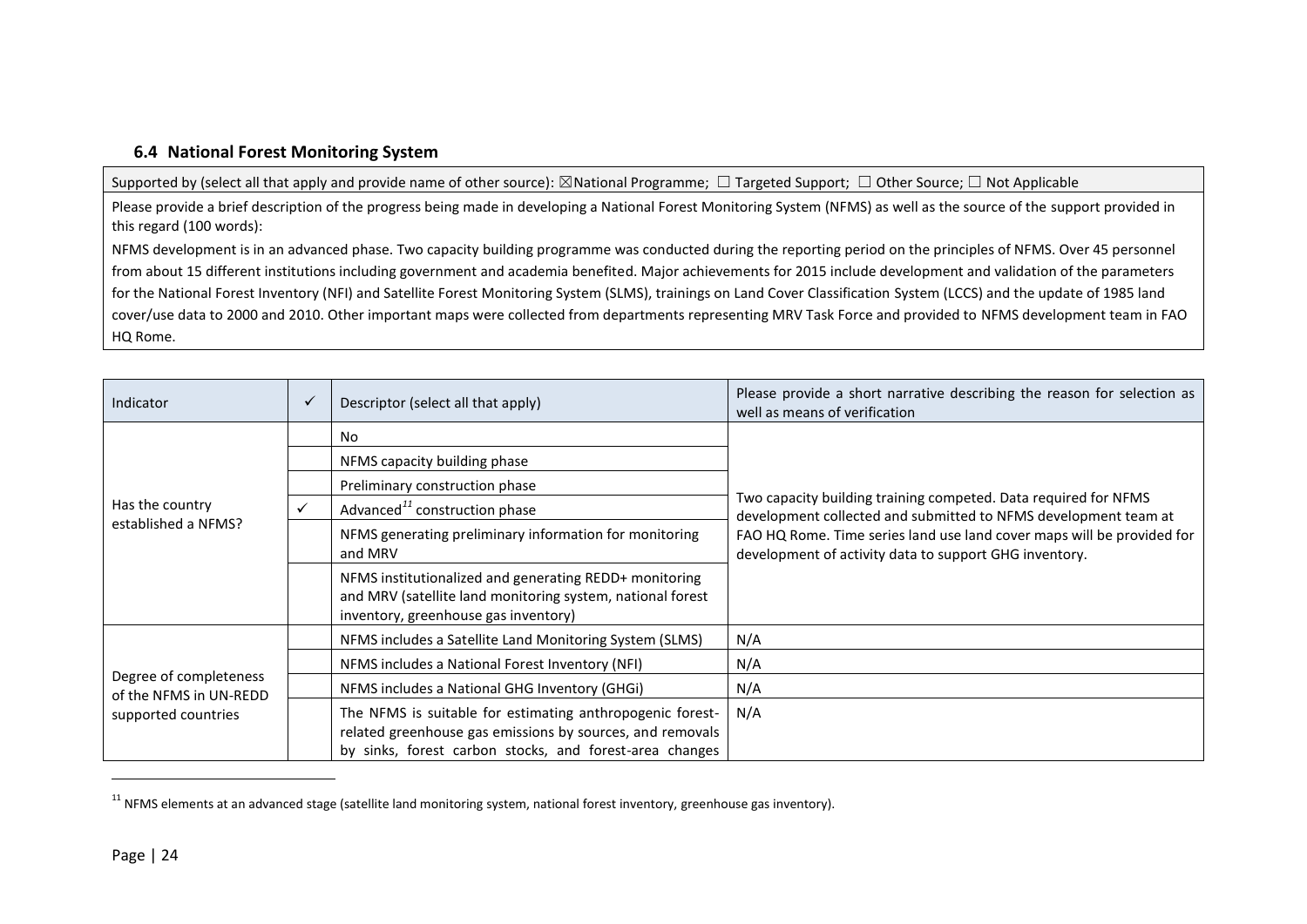|  | resulting from the implementation of REDD+ activities;                                                                       |  |
|--|------------------------------------------------------------------------------------------------------------------------------|--|
|  | The NFMS is consistent with Intergovernmental Panel on   N/A<br>Climate Change (IPCC) guidance and guidelines;               |  |
|  | The NFMS enables the assessment of different types of $\mid N/A \rangle$<br>forest in the country, including natural forest. |  |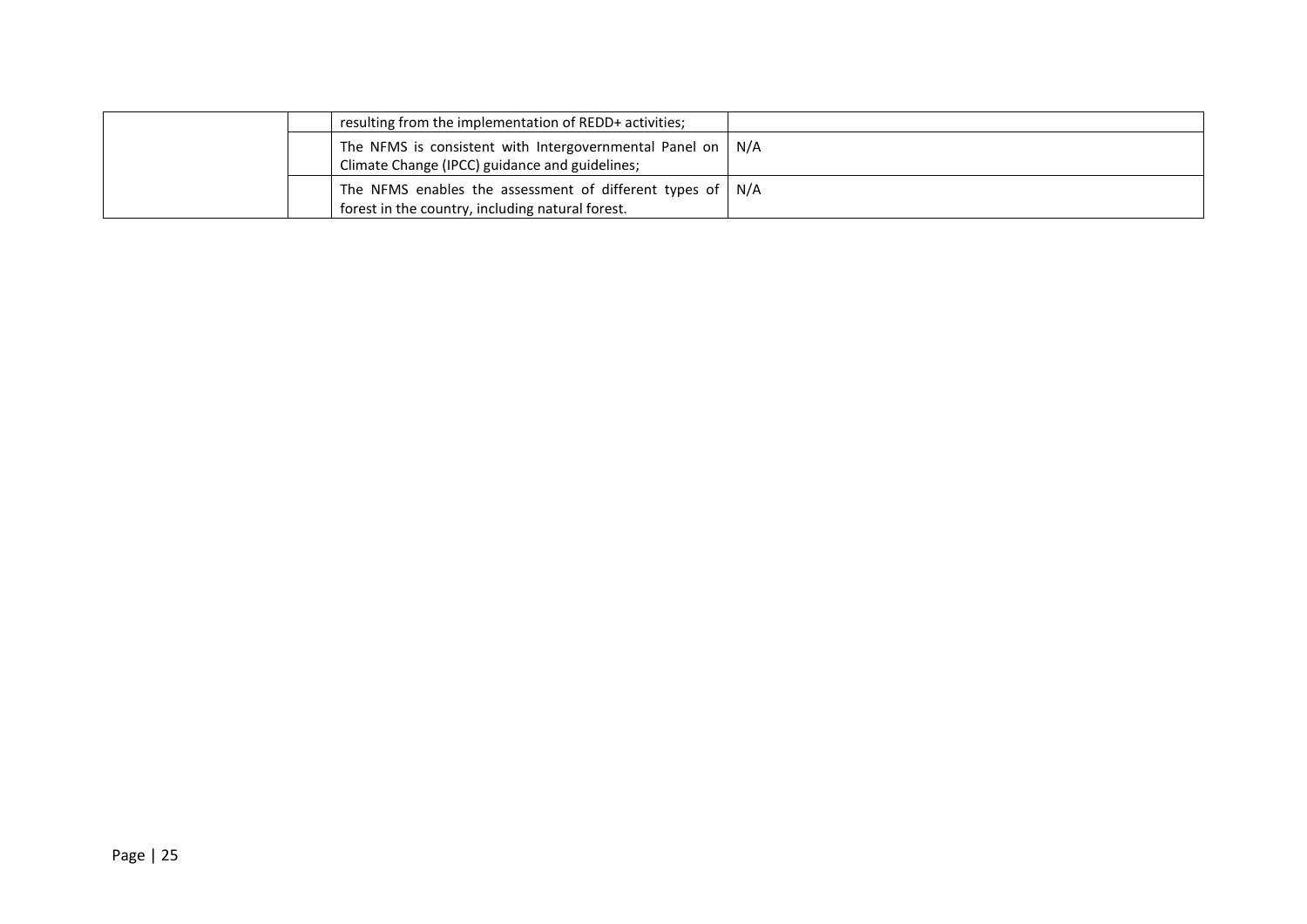# <span id="page-25-0"></span>**7. Financial Delivery**

In the table below, please provide information on expenditure for 2015 and the planned and anticipated expenditure for the year 2016. These are to be provided against the Annual Work Plan (AWP) for 2016 as approved by the PEB/NSC, meaning before any budget revisions were done. Anticipated expenditure by 31 December 2016 should indicate what would be realistically expended at the end of the year, and therefore provide a measure of deviation against the AWP.

| Programme Outcome                     | UN<br>Organization             | Annual<br>Expenditure for<br>2015 (as of 31<br>Dec 2015) | Planned<br><b>Expenditure for</b><br>$2016^{12}$ | <b>Final Expenditure</b><br>for 2016 |
|---------------------------------------|--------------------------------|----------------------------------------------------------|--------------------------------------------------|--------------------------------------|
| National<br>1:<br>Outcome             | <b>FAO</b>                     | 83,970.34                                                | 0                                                |                                      |
| Consensus Reached on the              | <b>UNDP</b>                    | 28,043.83                                                | 45,500                                           |                                      |
| National REDD+ Programme              | <b>UNEP</b>                    | 0                                                        | 0                                                |                                      |
| Sub-total                             |                                | 108,912.85                                               | 45,500                                           |                                      |
| Management<br>Outcome<br>2:           | <b>FAO</b>                     | 134,776.82                                               | 178,332                                          |                                      |
| Arrangements contributing to          | <b>UNDP</b>                    | 2,150.79                                                 | 39,380                                           |                                      |
| the National REDD+ Process            | <b>UNEP</b>                    | $\Omega$                                                 | 0                                                |                                      |
| Sub-total                             |                                | 136,927.61                                               | 217,712                                          |                                      |
| Improved<br>Outcome<br>3:             | <b>FAO</b>                     | 0                                                        | 0                                                |                                      |
| Stakeholder Awareness and             | <b>UNDP</b>                    | 100,269.87                                               | 67,701                                           |                                      |
| <b>Effective Engagement</b>           | <b>UNEP</b>                    | 84,788.04                                                | 170,849                                          |                                      |
| Sub-total                             |                                | 185,057.91                                               | 238,550                                          |                                      |
| Outcome 4: National REDD+             | <b>FAO</b>                     | 3,262.74                                                 | 233,443                                          |                                      |
| Strategy and Implementation           | <b>UNDP</b>                    | 202,243.79                                               | 210,238                                          |                                      |
| Framework                             | <b>UNEP</b>                    | $\Omega$                                                 | 0                                                |                                      |
| Sub-total                             |                                | 205,506.53                                               | 443,681                                          |                                      |
| Outcome 5: Monitoring and             | <b>FAO</b>                     | 241,376.37                                               | 686,483                                          |                                      |
| Results<br>for<br><b>MRV</b><br>REDD+ | <b>UNDP</b>                    | 0                                                        | 60,000                                           |                                      |
| <b>Activities Provided</b>            | <b>UNEP</b>                    | 0                                                        | 40,318                                           |                                      |
| Sub-total                             |                                | 241,376.37                                               | 786,801                                          |                                      |
|                                       | <b>FAO</b>                     | 32,437.17                                                | 76,878                                           |                                      |
| <b>Indirect Support Costs</b>         | <b>UNDP</b>                    | 23,089.21                                                | 29,597                                           |                                      |
| (7% GMS)                              | <b>UNEP</b>                    | 0                                                        | 14,782                                           |                                      |
|                                       | Indirect Support Costs (Total) | 58,632.7                                                 | 121,257                                          |                                      |
|                                       | FAO (Total):                   | 495,823.44                                               | 1,175,136                                        |                                      |
|                                       | UNDP (Total):                  | 355,802.49                                               | 452,416                                          |                                      |
|                                       | UNEP (Total):                  | 84,788.04                                                | 225,949                                          |                                      |
|                                       | 936,413.97                     | 1,853,501                                                |                                                  |                                      |

1

 $12$ As indicated in the 2016 annual work plan.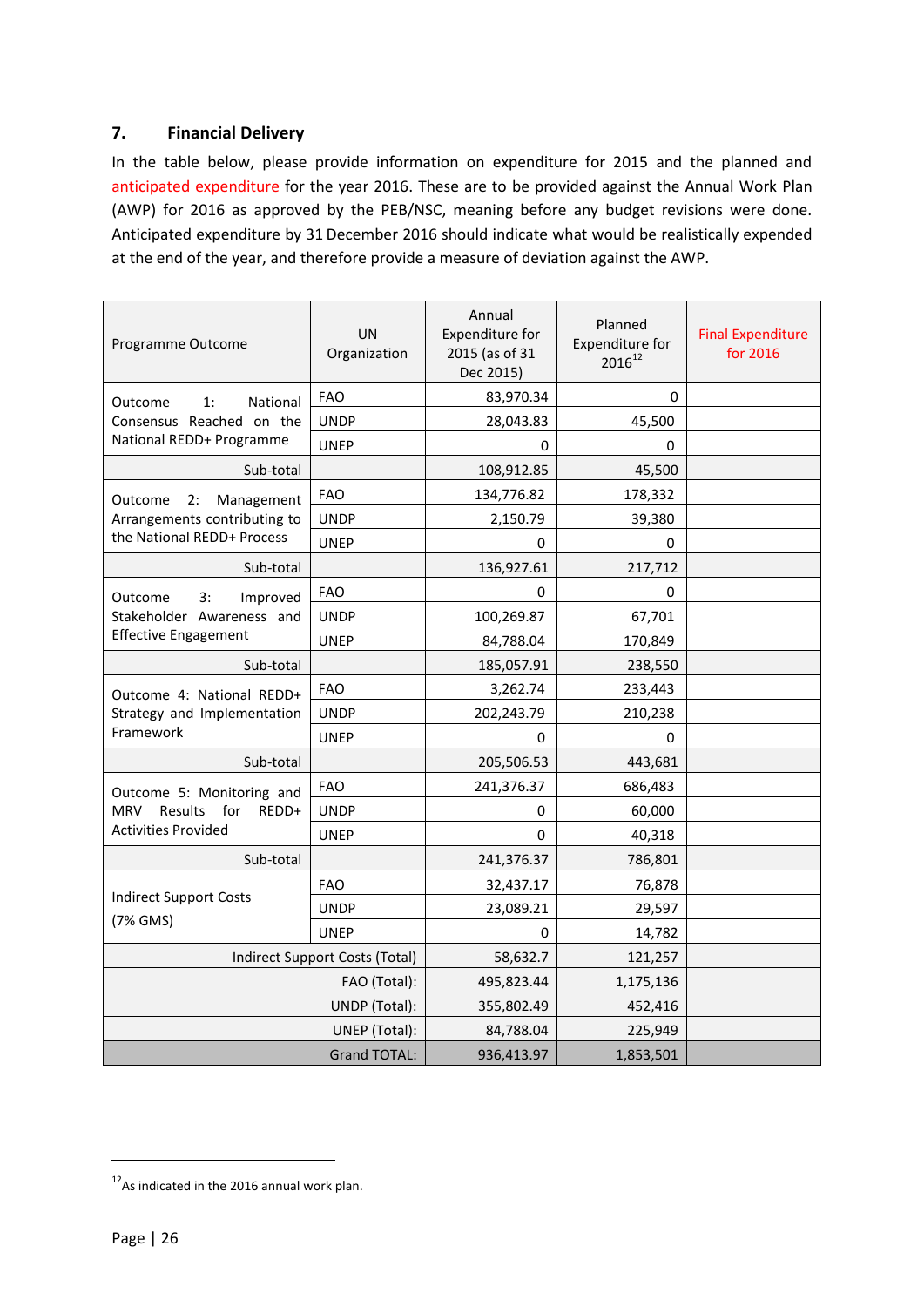# <span id="page-26-0"></span>**8. Adaptive management**

Referring to the deviations and delays indicated in the results framework above and considering whether expenditures are on track, please provide a short narrative of delays encountered, the reasons for them and what action has been considered to alleviate their impact on the Programme. Please indicate if these have been discussed at the Programme Executive Board (PEB) or National Steering Committee (NSC) meetings, between the Programme Management Unit (PMU) and national counterparts and what measures have been proposed to overcome them.

# **8.1 Delays and Corrective Actions**

What delays/obstacles were encountered at country level? [150 words]

Delays were encountered during the year due to the Presidential Election in January 2015 and the General Election in August 2015. The absence of a full-time technical advisor and Communication Officer was also an obstacle, when moving forward according to the Work Plan. Identifying good quality national consultants to undertake the studies was a major issue; hence some of the studies and activities were delayed.

Have any of the delays/obstacles been raised and/or discussed at the Programme Steering Committee meetings? [150 words]

## ☒ Yes; ☐ No

At each PEB meetings these constraints were tabled and possible solutions were discussed. However, it was highlighted that the PMU could still roll out the annual work plan where activities can be implemented without the direct assistance of high level government officials. The recommendations of the Mid Term Review were also incorporated into the AWP where possible and it was helpful for the NP to address most of the reasons for the delays/obstacles. Restructuring of the PEB, getting IUCN's assistance to expedite the communications drive and improved team work are some of the achievements of the review recommendations.

What are the delays/obstacles anticipated in terms of their impact on the NP? [150 words]

The proposed timeline for the NP activities was delayed and some studies were postponed. Due to difficulties in finding suitable national consultants, PMU technical officers had increased workload. For new senior officials, appointed after elections, awareness raising and orientation on REDD+ and the UN-REDD programme has to be repeated.

How are these delays/obstacles being addressed? [150 words]

The Programme Steering Committee decided to recruit a full time Chief Technical Advisor and the position was filled in April 2015. To expedite the process of delivering communication products, and to improve the quality of the products (e.g. design, message, graphics/infographics), the Programme entered into a partnership with IUCN to support the Forest Department and PMU. A Communications Task Force was established to guide communications activities at the national level.

# **8.2 Opportunities and Partnerships**

Over the reporting period, have any opportunities that were not foreseen in the design of the programme been identified to help advance efforts on REDD+? [150 words]

The Task Forces that have now been formed are playing an important role in providing relevant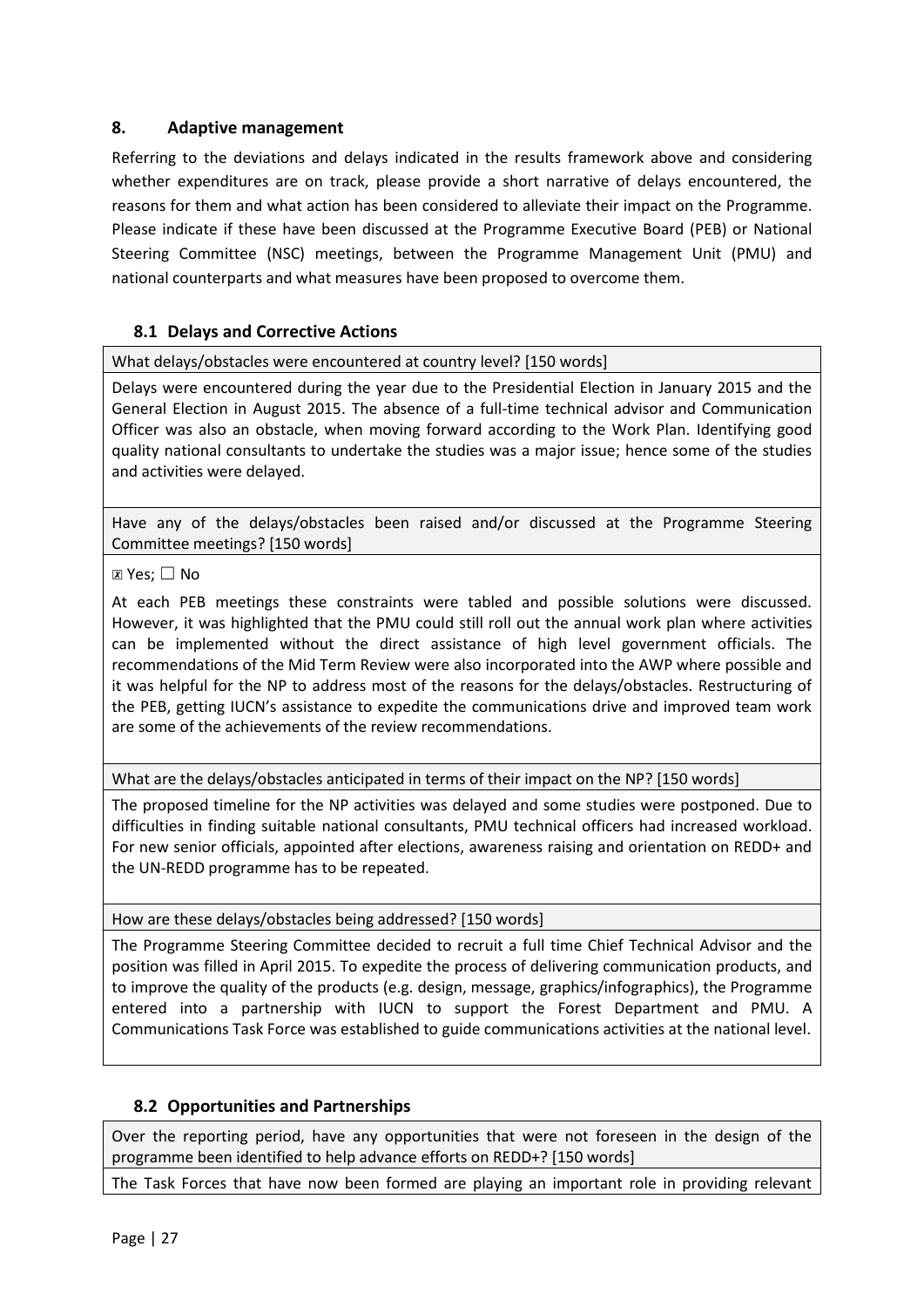direction to the PMU. The formation of Task Forces at earlier would have been beneficial. This is true also of the Academic and Research Forum of the Sri Lanka UN-REDD Programme.

The engagement of the private sector in a more proactive and participatory manner from the inception would have been beneficial for the UN-REDD Programme. Biodiversity Sri Lanka, the forum of the private sector players who are investing in environmental protection have already shown their interest to address the REDD+ activities in their CSR projects.

Sri Lanka, as one of the pilot countries for Community-based REDD+ (CBR+), has approved 10 grants, two of which involves indigenous communities, and two of which involve knowledge management and capacity building. Out of the global UN-REDD Programme's funds for CBR+ in Sri Lanka, US\$ 400,000 has been fully disbursed. Lessons from the field are expected to highlight community-based approaches to addressing drivers of deforestation and forest degradation, with preliminary results expected in 2016 to inform the development of the national REDD+ strategy.

How are these opportunities being incorporated into the work of the NP? [150 words]

The newly formed Task Forces and forums are actively involved in supporting REDD+. A methodology to engage the private sector in a more meaningful manner is being devised.